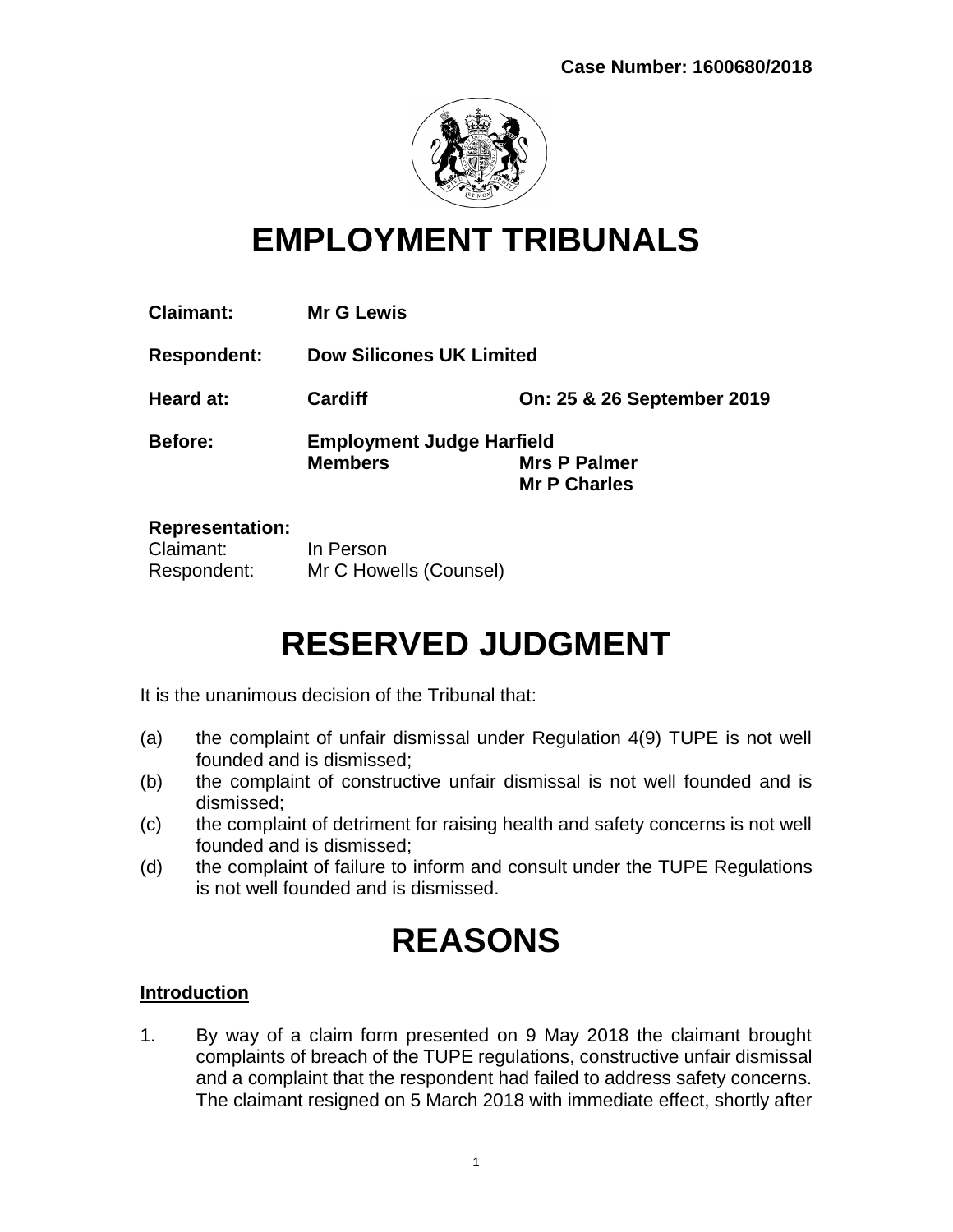a TUPE transfer to the respondent on 1 March 2018. Acas conciliation took place between 25 March 2018 and 25 April 2018. The respondent defended the claims by way of a response form presented on 19 July 2018.

2. At a case management hearing on 10 December 2018 before Employment Judge Frazer the claimant clarified that his health and safety complaint was brought under section 44(1)(c) of the Employment Rights Act 1996. The case management order records:

> "He claims that he brought health and safety concerns to the Respondent's attention during the first and third consultation meetings. He claims that the detriments that he was subjected to were that the issues he raised were not addressed; that he was threatened with dismissal and that he was told to carry out other duties that he had not had any adequate training for."

- 3. We received a bundle of documents in two lever arch files running to 922 pages. The claimant also provided a supplemental bundle running to 31 pages. We heard evidence from the claimant who provided a witness statement and a supplemental witness statement. For the respondent we heard from Lisa Bohun, HR Site Service Leader in Barry, and Mike Wilson, Utilities Operations Leader in Barry, who both provided a witness statement and two further supplemental statements each.
- 4. An issue arose during the proceedings as to the disclosure of the transferor's "Work Control Document." The claimant had been seeking it and the respondent stating they could not locate it. During the course of the hearing we had a brief adjournment and the claimant was able to make some calls that resulted in the document being found and disclosed.
- 5. We received oral closing submissions from both parties and the respondent's counsel also provided written submissions. Judgment was reserved. The Tribunal met in chambers at a later date for deliberations prior to the preparation of this written judgment. Numbers in brackets "[ ]" are references to page numbers in the tribunal bundles.

# **Findings of Fact**

- 6. The Tribunal only needs to make findings of fact on those points which are relevant to the issues in the case and not on every factual dispute that was before us. To this end, and applying the balance of probabilities, the Tribunal makes the following findings of fact.
- 7. The claimant worked at the Combined Heat and Power (CHP) plant in Barry as an Operations Technician from June 1999 until his resignation on 5 March 2018.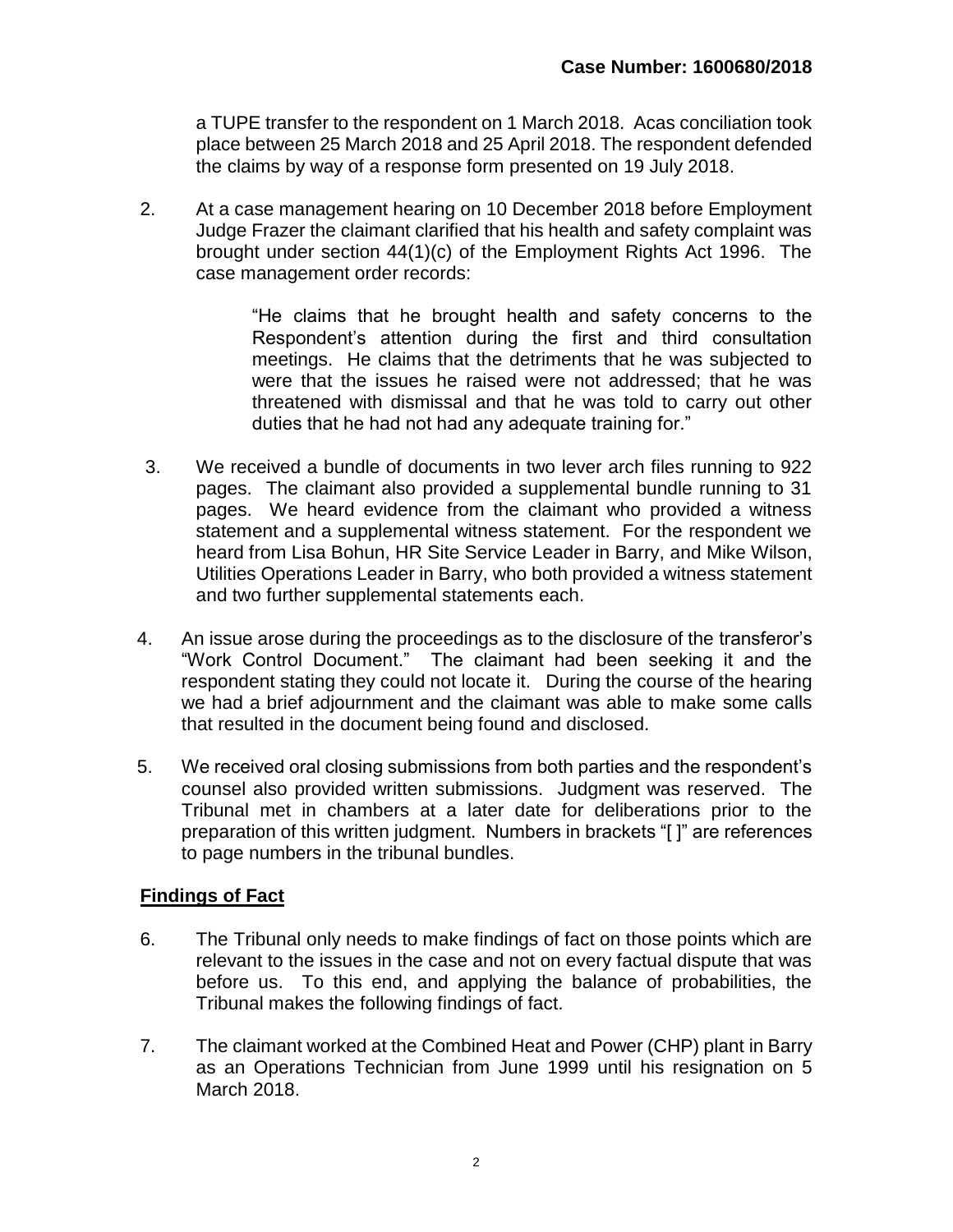- 8. The claimant was initially employed by Npower until the respondent bought the plant in 2013. On purchasing the plant the respondent outsourced the workforce to COFELY who later became Engie. The claimant's employment therefore transferred under TUPE from Npower to COFELY (latterly Engie) [106 – 108]. His contractual terms and conditions remained the same.
- 9. In October 2016 the claimant raised some health and safety concerns with Engie [185 – 187].
- 10. In March 2017 the respondent announced they would be contracting back in the running of the CHP plant in March 2018. That would involve the TUPE transfer of 12 employees including the claimant.
- 10. On 28 March 2017 the claimant raised a complaint about safety on the respondent's site following an instruction from the respondent that vehicles were no longer to be used to transport staff around site [193 – 210]. He raised concerns that the requirement to walk across site was unsafe which was supported by colleagues, including the Engie health and safety manager. Dialogue on the issue, which included Mr Wilson, continued until 21 April 2017 when the claimant confirmed that the respondent had said they could keep the site car for the time being [210].
- 11. On 2 November 2017 the claimant met with DR, heath and safety officer for Engie, about Engie's safe system of work. DR produced an audit report at [226 – 229] which found there was a lack of concentration and attention to detail by the authorised person/ safety controllers which had led to omissions being made when completing permits to work and that the authorised person/ safety controllers appeared to be unsure as to what set of Safety Rules they are expected to follow.
- 12. At the time of the transfer to the respondent the claimant was one of a team of 10 Operations Technicians. Two individuals worked on each shift working a rotating shift pattern across a 5 week cycle. The claimant accepted in evidence that he was contracted to work 37 hours a week, which over a year would be 1924 hours. He accepted that across each 5 week shift pattern he worked 168 hours which would total 1747 across the year. He accepted that meant that across the shift pattern he would in theory work 177 hours less a year than he was paid for. The claimant explained that these hours were termed "spares remaining" and the practice that had arisen at Engie was that these "spare" hours would be drawn down each month by offsetting 17 hours holiday a month. He explained that this meant by the end of the year there were no "spares remaining" left as they had, in effect, been neutralised by taking less holiday. The claimant at the time was entitled to 31 days annual leave a year and 8 days bank holidays.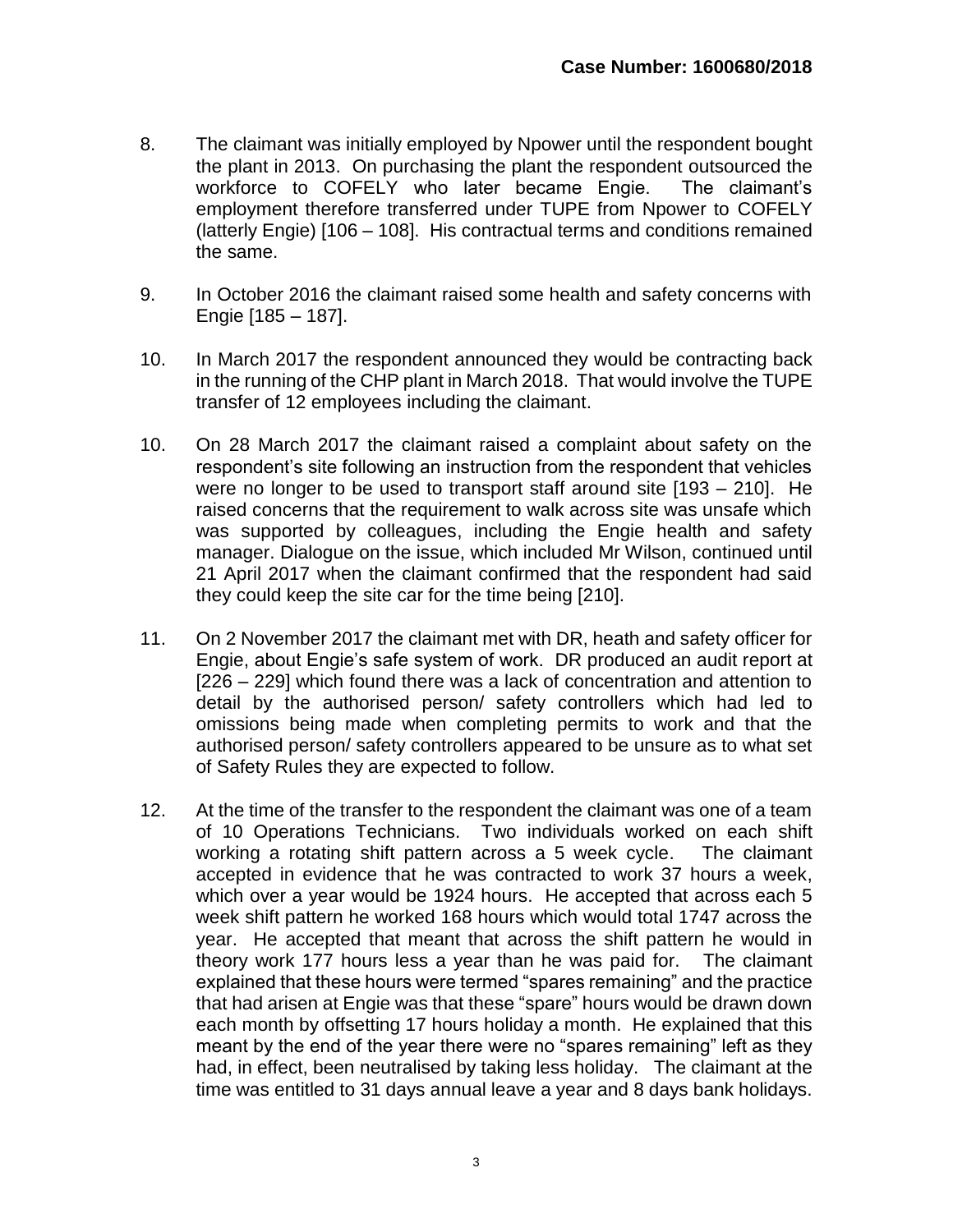- 13. All overtime worked at Engie was voluntary. The claimant explained that if one of the team wanted to take a shift off (for example holiday), then they would sort it out between themselves and arrange the cover. He said that the team would get together and whomever was next on the list was asked if they wanted to provide the cover. They would be paid an overtime rate of either double time or time and a half (if it was hours worked on after a shift). They could claim the overtime rate even if the "spares remaining" had not been exhausted. The claimant explained that if short notice cover was required (for example sickness) then they would ring round and see if someone could cover on a voluntary basis and that cover was provided voluntarily/ as a matter of goodwill as they could not be compelled to work. He said that as a last resort it may be covered by an engineer or manager or even area manager on occasion. The claimant at various times worked substantial amounts of overtime. For example, in 2017 he worked some 400 hours, although he said it was an exceptional year.
- 14. The claimant candidly explained in evidence that the cover system had worked well for about 18 years of his career but that a system based on goodwill was falling apart towards the end as there were shifts that were not being covered. He had worked so much overtime in 2017 because of the difficulties with cover. He explained that the new engineer/operations manager did not have the expertise or training to provide backup cover or that shifts were being covered by individuals who were not fully trained. He agreed, given the nature of the work involved, that it was unacceptable to have a system in place where no one was contractually obliged to provide cover albeit he said that was the system that Engie had in place and was for them to resolve.
- 15. In the run up to the transfer Engie ran a process for the nomination and election of TUPE representatives. RC was appointed on 28 November 2017 and Engie confirmed this to RH, the respondent's then Senior HR Manager, on 29 November 2017 [223]. RH responded [224] to ask for copies of all employees' contracts and benefit policies, saying that he would prepare a measures letter to be shown to RC and the employees before the first consultation meeting. He said he would like to hold the first consultation meeting with all employees present to review the measures in a presentation format with additional questions from employees then channelled through RC.
- 13. On 4 December 2017 YS informed RH that Engie did not have all employee data on file and she was able to provide the respondent with most of the employee's contracts but not the claimant or RC [230]. She gave some information about sick pay and overtime.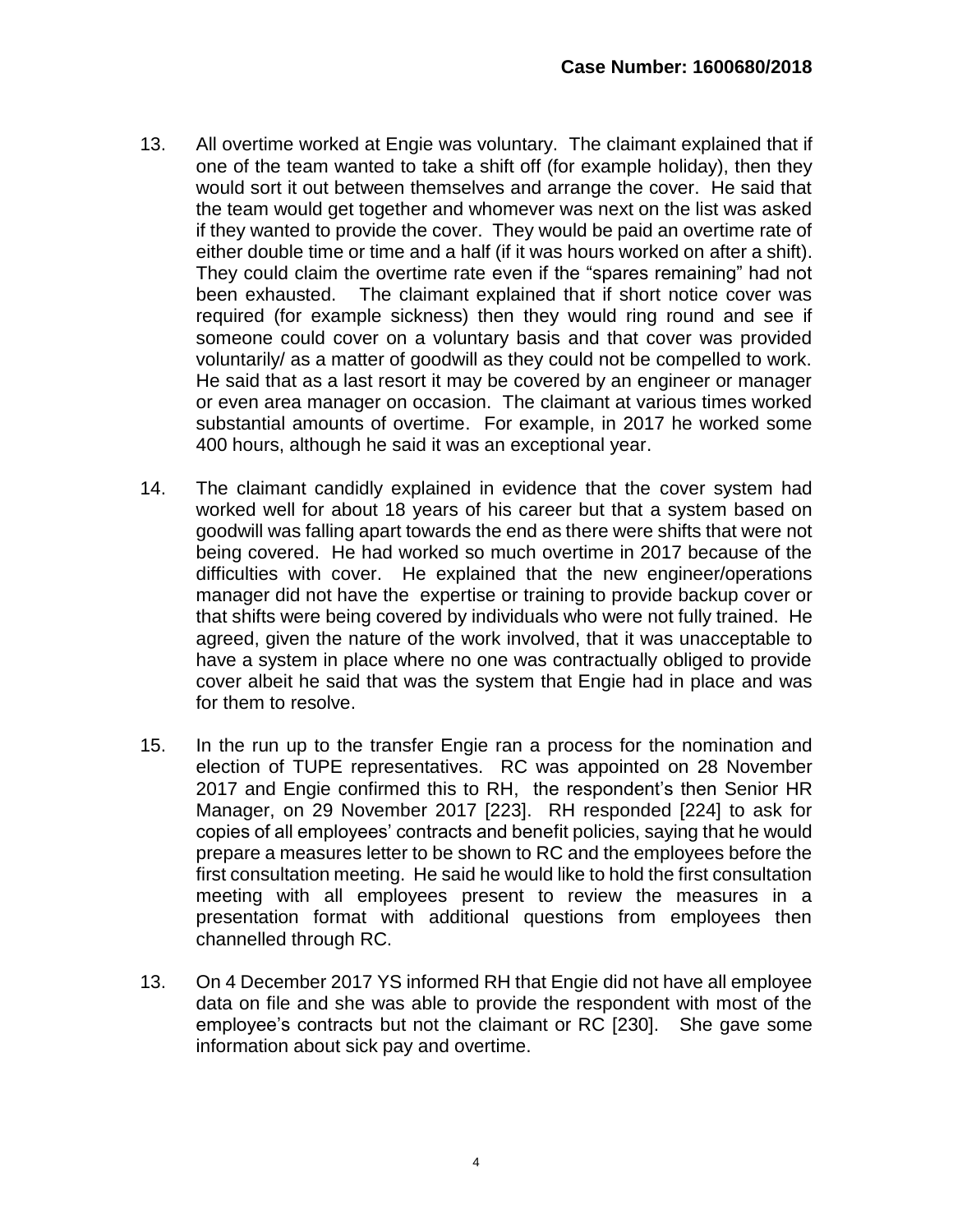- 14. On 14 December 2017 RH sent the measures letter to YS [234-235]. It notes that the respondent did not have a full understanding of all the information for the 12 employees and therefore the situation may change. It set out its intention to ask the employees to sign up to the respondent's standard contract terms and conditions after the transfer takes place. It stated that they believed the total rewards offering was a higher value than the current contractual offering with comments on holidays, notice periods, bonus, life assurance, private medical insurance, sick scheme details, company cars, overtime, callout pay, work schedule and pensions.
- 15. On 20 December 2017 YS sent the claimant and his colleagues an email with information about the proposed transfer [238]. The email confirmed that consultation meetings would take place in January 2018 to give further details about the proposed transfer and any measures that the respondent intend to take in connection with the transfer. On 4 January 2018 YS emailed RH to confirm that details of the intended measures had been provided to RC [240]. She stated that she intended to hand over to the respondent at the forthcoming meetings to set out the measures.
- 16. On 9 January 2018 the claimant attended a 2 hour group consultation presentation also attended by RH, Ms Bohun and Mr Wilson for the respondent. The slides are at [245 – 256]. A slide at [247] headed "the path forward" includes a section on TUPE over "as is" or the alternative option of a TUPE transfer on 1 March with immediately thereafter the staff signing up to a new standard Dow Contract following the transfer. The other slides then set out comparative information on topics such as income, annualised hours, holidays, medical plans, performance awards and other matters based on the respondent's understanding at that time.
- 17. The claimant alleges that RH was abrupt if any questions were asked during the consultation meeting about transferring "as is" and that it was covered in less than 5 minutes with the predominant focus being on getting the employees to sign up to the respondent's terms and conditions. He says that nothing was said about any changes to the job itself. Ms Bohun states her recollection is that it was the claimant who was abrupt and that RH politely told the claimant that if an employee wanted to transfer over "as if" he would need to go away and work out "if and how we could operate these correctly." She states that the claimant continued to ask the same question a few more times in a more discourteous manner. Ms Bohun states that during a break a colleague apologised for the claimant's behaviour saying not to take offence and that it was the claimant's way. The Tribunal finds it likely that the claimant's colleague did say words to this effect. The claimant does have a direct manner about him and he takes issues that are of importance to him seriously.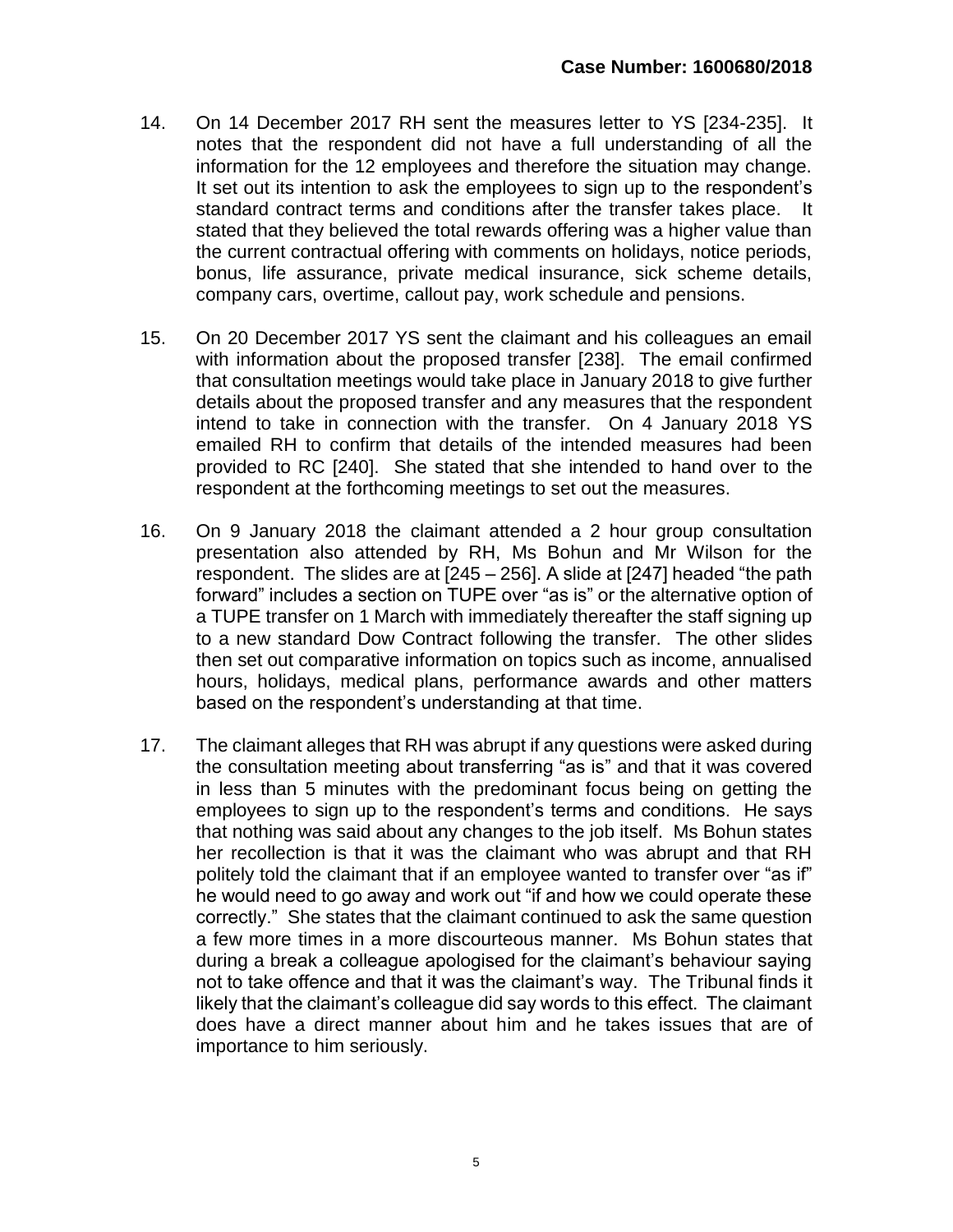- 18. Ms Bohun says, and the Tribunal accepts, that RH also explained that if any of the operatives wanted to transfer "as is" (on their current terms and conditions) there would have to be a further discussion about how overtime would operate and the amount the operatives would undertake because the respondent had no system in place to record overtime hours. RH also explained the respondent's annualised hours policy. The meeting concluded with the attendees being told that individual meetings would now be set up.
- 19. The respondent wanted the transferring staff to move on to their standby and call out arrangements. They operate a system of "banked hours" where every year each employee is paid a £9000 flexibility premium for providing 150 hours primary cover. They are paid it whether or not they are actually called upon to provide cover on a particular shift or not. The shift rota identifies an employee for each shift who is not in work and who can be called upon to provide primary cover if needed. Employees are not forced to provide primary cover if circumstances prevent them doing so. For example, if they cannot attend work straight away but can do a few hours later then that is acceptable. Sometimes employees may not be able to provide the primary cover at all due to, for example, sickness or childcare difficulties. But the system is monitored and if an employee is regularly unable to provide primary cover there will be discussions and could ultimately be disciplinary action. Failure to honour primary cover could also affect performance related pay.
- 20. The claimant attended his first individual consultation meeting on 10 January 2018 with RH and Ms Bohun. The claimant says he was the only one of the affected employees who did not have a "one to one." Ms Bohun said in evidence, which the Tribunal accepts, that she did attend other consultation meetings. In any event the Tribunal finds that the attendance of RH and Ms Bohun at the consultation meeting was proper and it did not have the intention or effect of intimidating or pressurising the claimant.
- 21. The claimant alleges that at the start of the meeting RH told him that his hours of work were 42 at Engie and that when the claimant said they were 37 that RH said unless the claimant had something official in writing then RH would treat it as 42 because that was what Engie said. The claimant also alleges that the meeting was about getting him to sign the new contract and that he was told on 3 occasions by Ms Bohun that if he did not sign the respondent's contract it would be seen as negative, that the respondent dismissed negative people and that he would be dismissed.
- 22. Ms Bohun's evidence was that it was explained that the purpose of the meeting was to ascertain the claimant's existing terms and conditions because very little contractual information had been provided by Engie in relation to the claimant. She says that part of the meeting also explained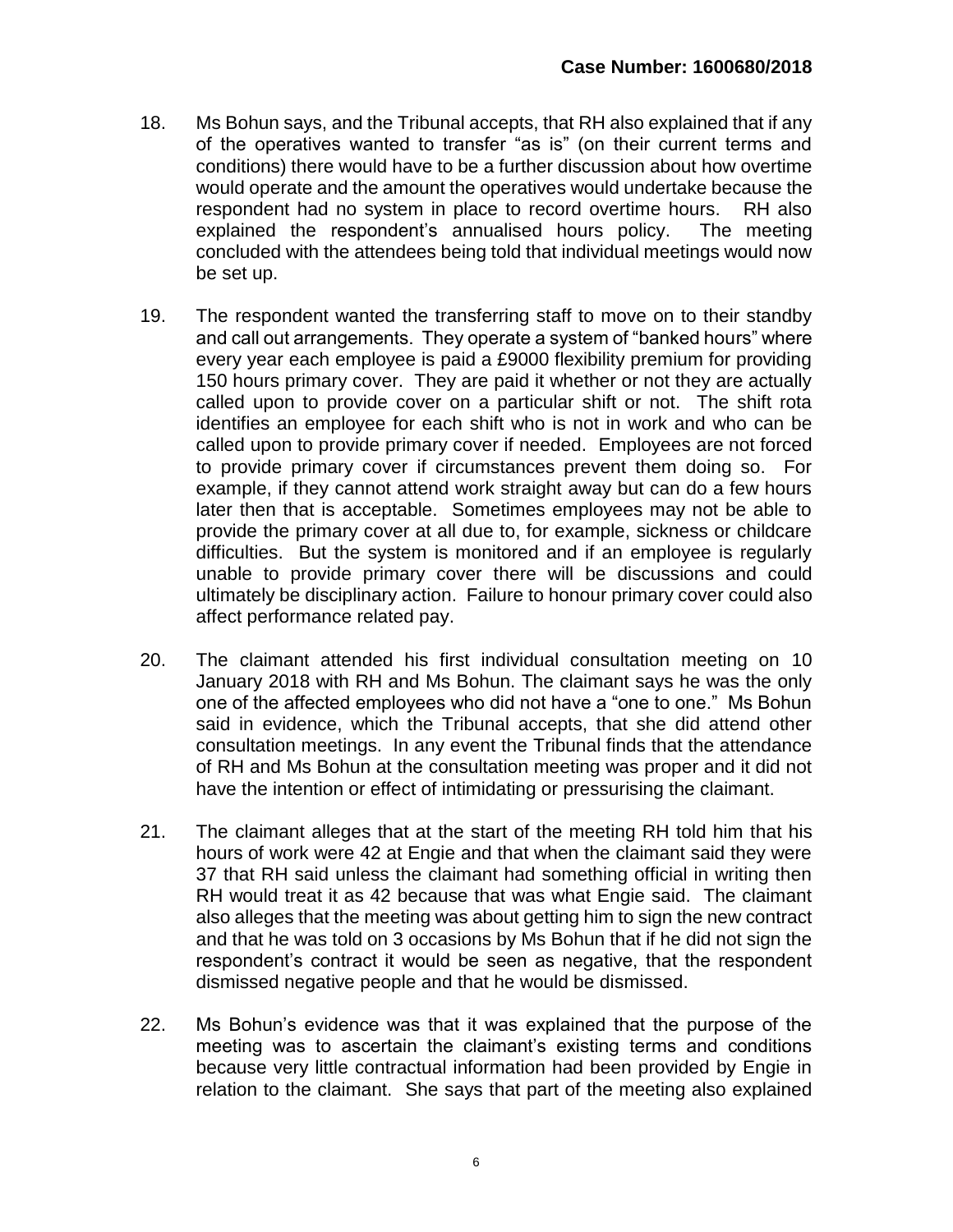the benefits package to the claimant of transferring to the respondent's terms and how the annualised hours and primary cover arrangements worked. Her evidence is that the claimant's attitude during the meeting was antagonistic. She denies commenting that the claimant could be seen as negative or that he would be dismissed. She states that RH was explaining to the claimant the respondent's primary cover systems and that the claimant had said in response "well I just won't pick up my phone then." She states that she explained to the claimant that such a statement was not in the spirit of how the respondent operated and that if the claimant did refuse to pick up his phone when rostered on primary cover it could have a detrimental impact on performance related pay and, if he continued in such a manner, could lead to disciplinary action being undertaken. She states that RH did not make the alleged comments about the working week as they already knew the Engie shift pattern was a 37 hour week.

- 23. The Tribunal prefers the account of Ms Bohun as to what was said at this first consultation meeting. Our conclusion was supported by the fact the claimant agreed in evidence that he said he would not pick up his phone and that Ms Bohun said that was not in the spirit of how Dow did things. The Tribunal does not find that the claimant was told or threatened with dismissal if he did not sign the respondent's contract. The Tribunal accepts that the consultation meeting was a difficult one, not least because the respondent had been given little information by Engie about the claimant's terms and conditions and what information it had been given was not always correct. The claimant was upset that this had happened and upset that the respondent was asking him to consider signing up to their terms and conditions which they were selling to him as being beneficial when in fact they were not in all regards. However, the Tribunal accepts that this was not a deliberate tactic by the respondent but was because they had incomplete, and in some respects, incorrect information from Engie. The Tribunal accepts that the respondent wanted to get the correct information from the claimant but because he was upset, and because he felt it should not be for him to provide it, he did not always engage with the respondent in a constructive way.
- 24. The claimant also told RH and Ms Bohun that he had concerns about safety within the CHP plant. The claimant was concerned about 3 accidents that had all occurred on 14 December 2017 involving steam and caustic. He felt they were a result of not having adequate safety measures in place and a lack of safety rules and procedures. The claimant says that RH ignored him and showed no concern. Ms Bohun states that they did confirm that the respondent took safety seriously and that the claimant was asked to talk to Mr Wilson and the utilities team about his concerns. The Tribunal finds it is likely that the claimant was asked to speak to Mr Wilson about his concerns. He said himself in evidence that he told RH and LB that Mr Wilson already knew his concerns. Whilst issues of plant safety are clearly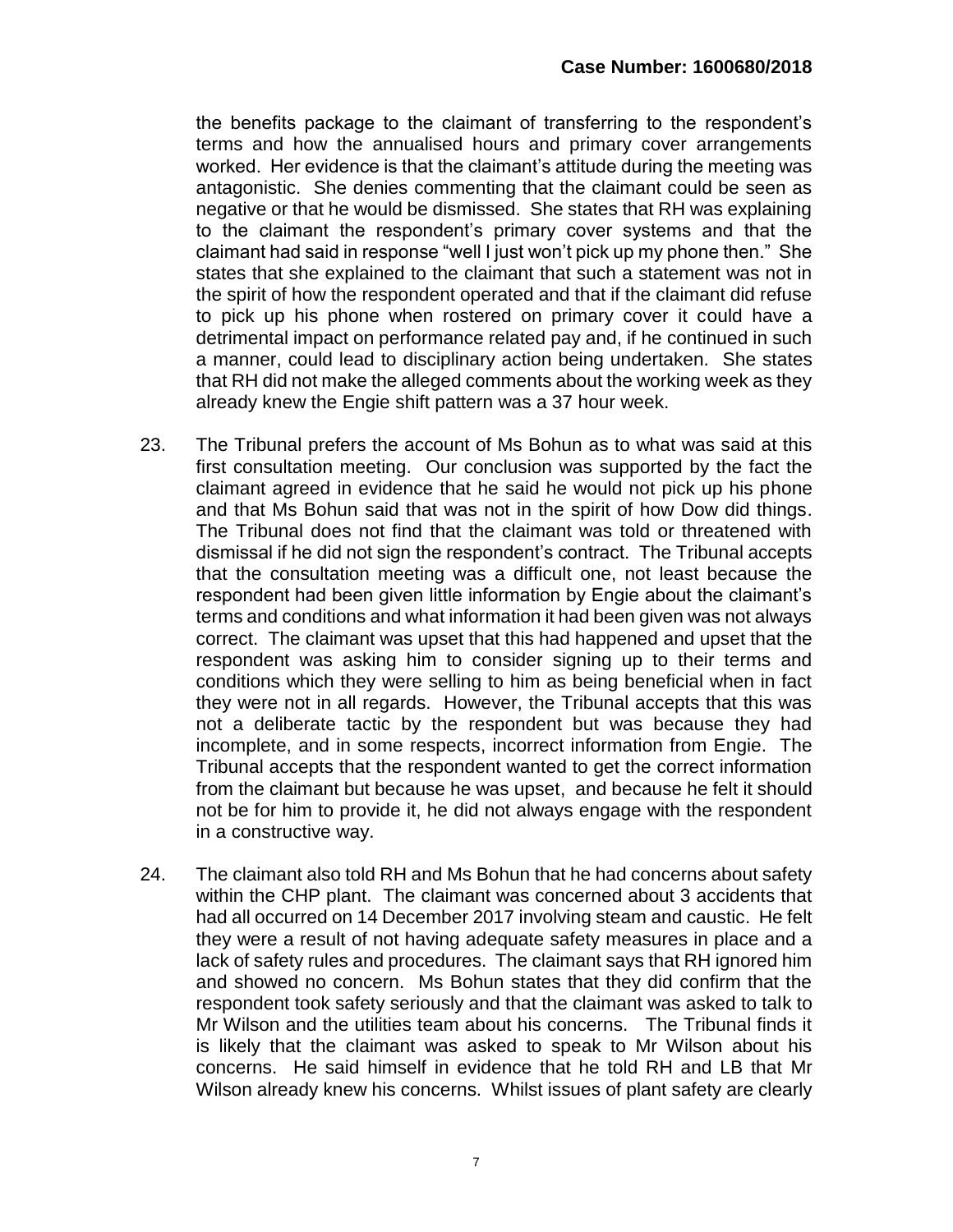fundamentally important, Ms Bohun and RH worked in HR and this was a TUPE consultation meeting. The Tribunal did not see anything improper in the approach that RH and Ms Bohun took to the issue raised.

- 25. The claimant also complains that he was told by RH that he was not allowed union representation as the respondent did not recognise unions on these matters. Ms Bohun could not recall that as a topic of conversation but states that any response would have been that the respondent has a model of direct partnership between managers and employee but that Unite did have some representatives on site and the claimant could become a member if he wished to do so. She says that if asked neither she nor RH would prevent an individual attending with a union representative if they asked to do so. The claimant confirmed in evidence that he was not actually a member of a trade union and had not made contact with a Union to join to get representation. Taking this into account the Tribunal does not find, on the balance of probabilities that RH refused the claimant trade union representation at the meetings. The claimant was also not accompanied by RC. He said that RC was reluctant to get involved. It was not, however, something that the respondent could enforce.
- 26. At the meeting the claimant asked RH if there was a redundancy package available. RH told the claimant there were no redundancies but that he would look into it.
- 27. At RC's own individual first consultation meeting he provided the respondent with the Npower company grade agreement [50 – 94] which he felt was likely to cover the claimant too. RH sought to confirm this with YS [263]. In these proceedings it is not in dispute that those collective terms did apply to the claimant and were incorporated into the claimant's pretransfer contract of employment.
- 28. On 29 January 2018 RH emailed the claimant attaching a summary of his draft offer saying, "should you decide to consider it" [264]. RH said he would set up some time for them to review it together in February and "at that time we can also formally review other elements of measures that the company is taking such as shift changes to support the business etc". The same day RH sent a group email to all affected employees asking them to indicate if they plan to re-engage under a Dow contract or not, and to "work as a team with Mike Wilson to decide on the date of a shift schedule change and who would be on what shift (a,b,c,d,e)." RH also said he was sending some pre-employment paperwork for them to complete regardless of each individual's contract intentions to get them into the payroll system etc [265]. On RH sent a final adjustment to the claimant's draft offer [269], saying "please let me know if you need any further clarity as you make your decisions" [269].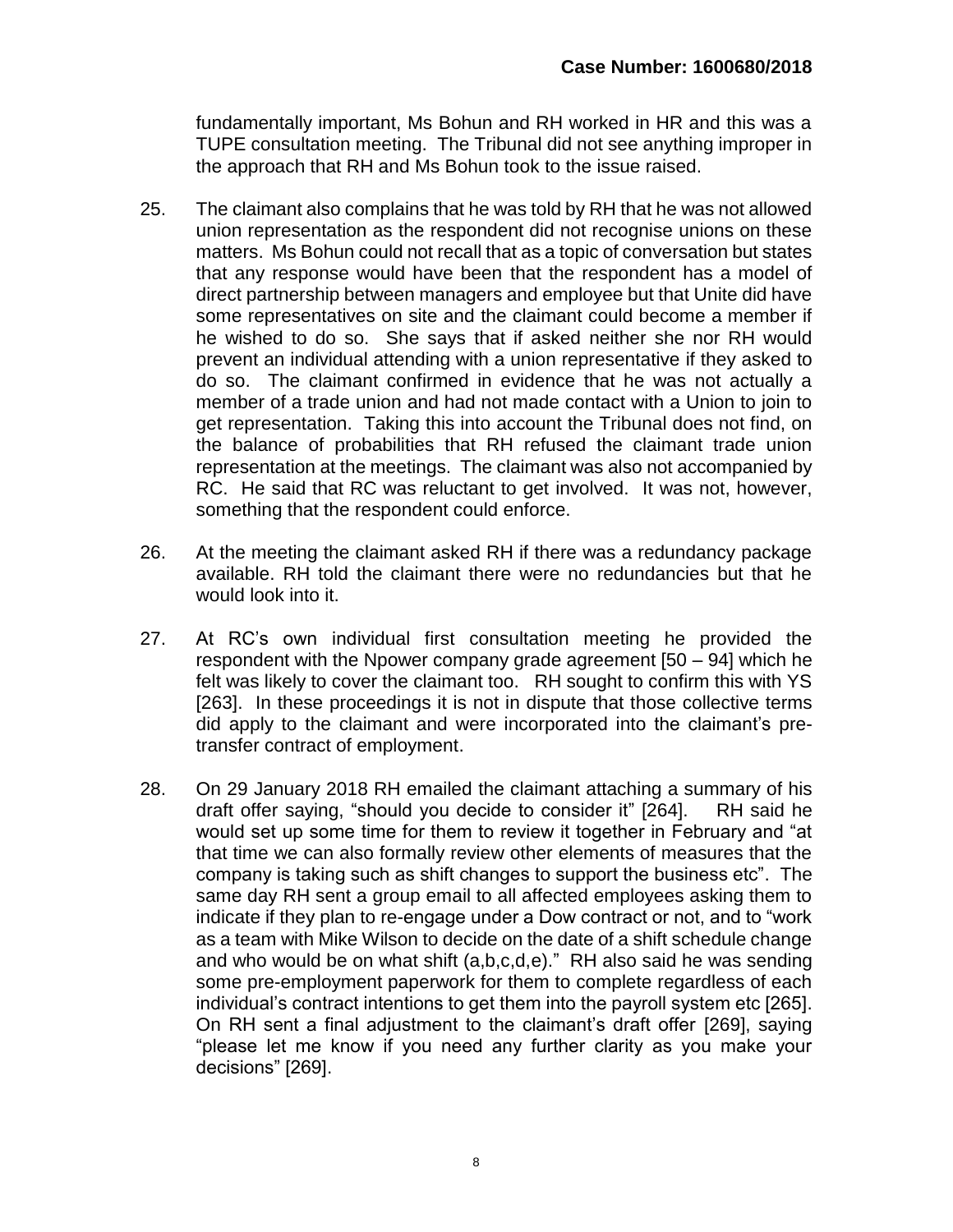- 29. On 2 February 2018 RH sent a group email to affected employees with various documents to complete and return so that they could access the respondent's systems. He said "obviously there is no contract attached as you will all TUPE over on existing terms and conditions. Lisa and I will set up meetings with you for the first day to sign new contracts if you are choosing that option" [270]. The claimant completed and returned that paperwork on 10 February 2018.
- 30. On 10 February 2018 the claimant emailed RH and Ms Bohun to say he wished to remain on his current employment contract and TUPE over "as is" [308].
- 31. On 12 February 2018 Ms Bohun emailed RH to state "We need to review how we will proceed with Gary as he has filled out membership enrolment for BUPA etc – so we need to review what is suitable and comparable to his current conditions" [309]. The same day RH emailed Ms Bohun about other steps that were needed in light of the claimant's decision saying "He already has single cover on medical, lets clarify with Yvonne whether he pays that or they do. If he does… then we deduct the cost from him each month. Not sure how we give him 1 x life coverage, but we should. We will also have to override GPP each year to not give bonus. He'll have to turn in an overtime sheet each month sign by Mike for payroll. He should be the last person called for any overtime in reality, as this is not a sustainable process to pay OT for us" [310].
- 32. On 13 February 2018 Mr Wilson sent a group email asking each employee to indicate whether they intended to sign a Dow contract on day one and asking them to confirm they would switch to the Dow shift pattern on 1 March [311]. The claimant responded to state it was his intention to remain on his current terms and conditions and he had a further meeting coming up with RH [313]. Mr Wilson responded to ask whether the claimant's "as is" position also applies to the shift rota [314]. The claimant stated he need to finalise his discussions with RH before giving definitive answers [315].
- 33. On 14 February 2018 RH emailed the claimant [316] about setting up their next meeting. He referred to the company grade agreement saying "it does give the company the right to modify schedules based on business need, so we do plan to move forward with the change in shift schedule to Dow's standard business schedule as planned. During our meeting we will want to talk about the timing of the change for you. We will also need to speak about some sort of a manual paper system for overtime, as we do not have a sustainable way to record this today given that the entire site operates on annualised hours. Although overtime is not guaranteed and should be very limited in the new schedule, its important we agree a process with Mike in case he ever does ask that you work OT."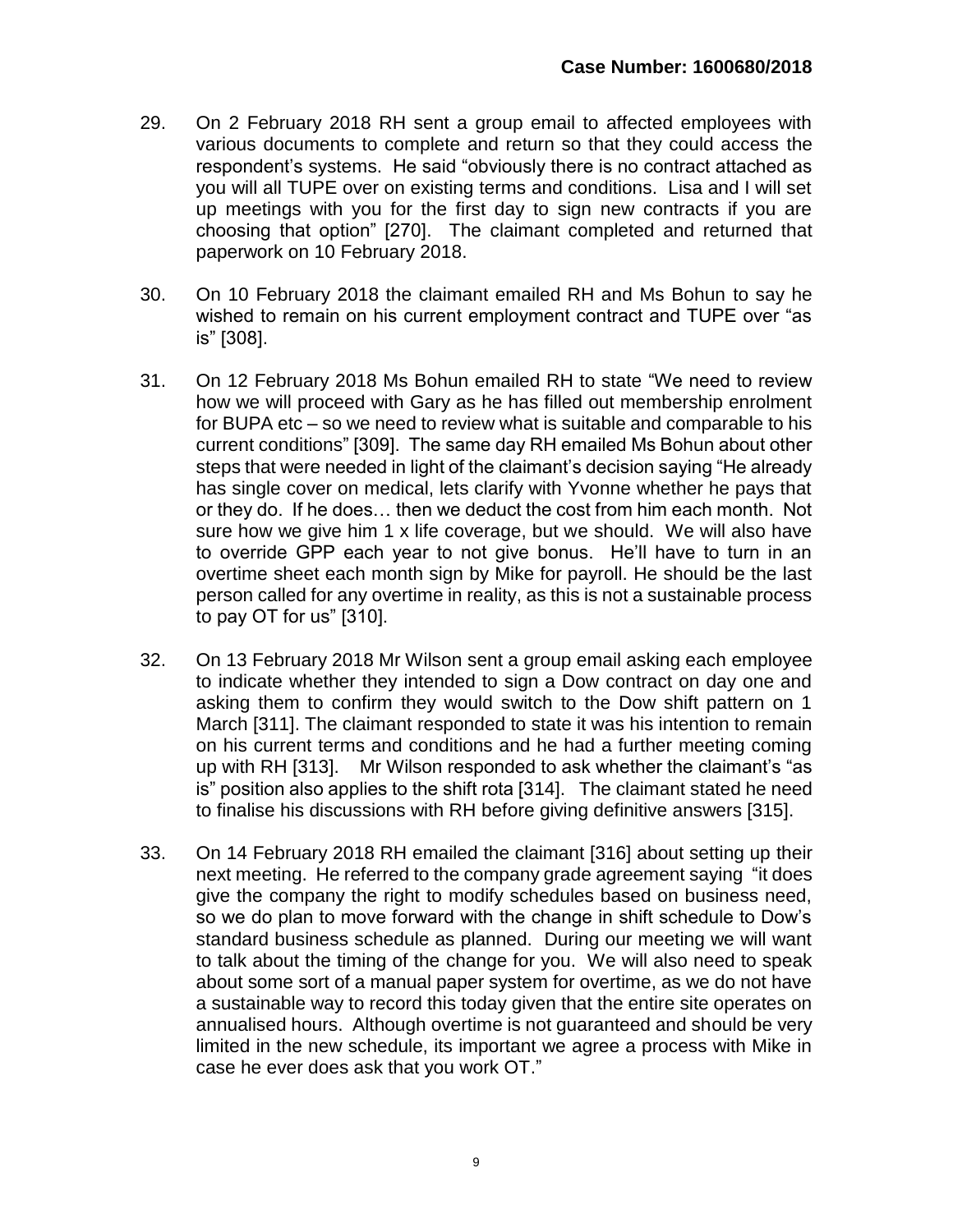- 34. On 16 February 2018 Mr Wilson then sent a group email with a proposed primary cover rota [318 – 319].
- 35. On 19 February 2018 the claimant met with RH for the second meeting also attended by Ms Bohun and Mr Wilson. The claimant complains again that this was not a one-to-one meeting. The Tribunal does not consider that the arrangements had the intention or effect of intimidating the claimant and that Ms Bohun and Mr Wilson attended in an attempt to make sure they could address any issues or questions the claimant wanted to raise. The claimant complains that he again was pressurised to sign a new contract and that Ms Bohun stated that not signing a new contract would be seen as negative. He says that the respondent told him that the new shift pattern would include standby and call out and that when he said that was not part of his existing contract he was told he could be made to carry out additional duties, and failure to do so would result in disciplinary action.
- 36. Ms Bohun states that she and RH had explained how the annualised hours system operated and how it was similar to the overtime and callouts that the claimant had completed many times for Engie and that they explained the difficulties that the claimant transferring on his existing terms could cause including creating a manual overtime template and that they were not clear on how it would work or whether it could work. Mr Wilson agrees that RH told the claimant it was not possible to accommodate him on his existing terms and conditions permanently because it could not be supported by Dow systems which did not allow for the processing of overtime, and the Engie shift system inherently generates overtime.
- 37. Ms Bohun states that the claimant again stated he would refuse call out and any overtime and that she again explained this could be regarded as a performance issue. Ms Bohun accepts that the claimant asked about roles and responsibilities. She states that the respondent does not outline specific responsibilities in a job description but have a job catalogue to categorise roles based on salary and experience. She states that while at the respondent the job title may change that was just to align the role within the job catalogue. She states the responsibilities under the new job title were similar to those that the claimant was already undertaking. The Tribunal again prefers Ms Bohun's account as to what was said at the meeting.
- 38. The claimant says he felt that his contract would not be adhered to by the respondent and that his position as an Operations Technician appeared to no longer exist and therefore he again asked RH about a redundancy package. RH explained that the role still existed and agreeing an exit was not an option.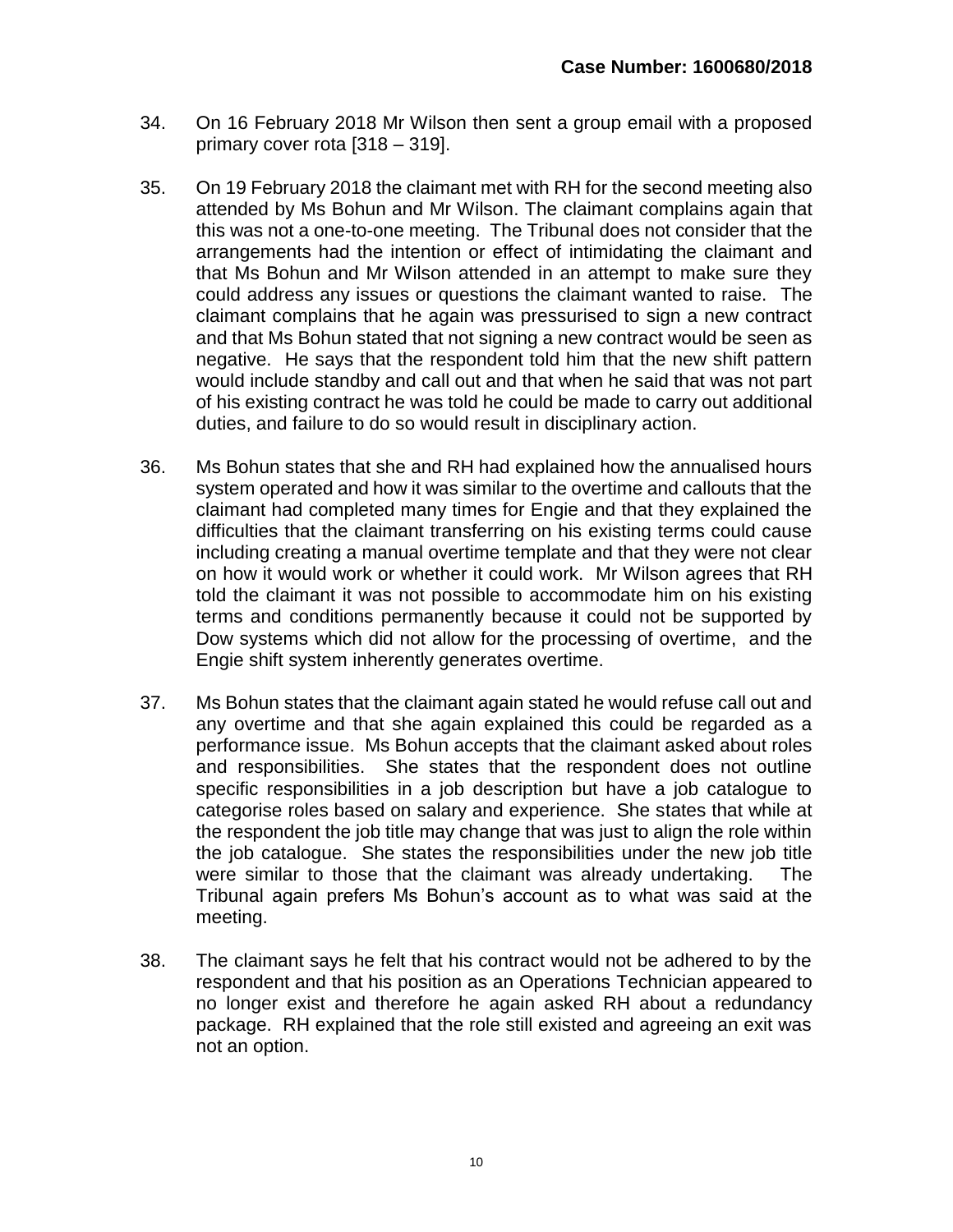- 39. After the meeting the claimant emailed RH asking him to confirm that although the shift pattern is changing he would not be a party to the callout/standby requirements [321]. RH responded to state: "For organisational and operational reasons your role and job function will require your full participation in the Dow shift and Annualised Hours system which will include the callout and standby requirements contained within the system. These are critical to the proper functioning of the site and operations. Your contract does allow for the implementation of annualised hours systems. These organisational reasons will need to apply to your employment following the TUPE transfer on 1 March 2018" [322].
- 40. On 20 and 21 February 2018 the claimant attended training, prior to the transfer, about the respondent's "Safe Work Permit."
- 41. On 23 February 2018 the claimant emailed RH to state that whilst annualised hours could be implemented under his contract he had to be carried out through negotiations, including union negotiations. He stated that callout and standby were not part of annualised hours but an additional element which could not be contractually enforceable and would also be unenforceable as the change was connected to a TUPE transfer. The claimant also complained that it was becoming clear his role and responsibilities would change with the most significant change being the "Safe Work Permit" with site engineer duties being transferred to the operations/technician. He said this change was connected to the TUPE transfer and would not be enforceable. He also complained that the training was not adequate compared to the training that Npower gave to engineers. He also stated that he was finding out about other changes that may occur which had not been communicated to him as part of the TUPE negotiations. He asked to be provided with his current role and responsibilities under Engie and the role and responsibilities after the transfer to the respondent [324].
- 42. On 27 February 2018 the claimant emailed RH with additional concerns about changing working conditions, including taking away paid breaks, having to walk across site before and after each shift (which a vehicle had been provided for previously and again expressing his safety concerns), and the stopping of showering in work time before the end of the shift [328].
- 43. Ms Bohun responded to state that they did not have a copy of the roles and responsibilities for either company and asked the claimant to outline any significant potential changes to his roles and responsibilities which they would then review with him after the transfer. She also sought to arrange a further meeting [329].
- 44. On 28 February 2018 the claimant responded to state he considered his previous emails were clear. He said the respondent was contravening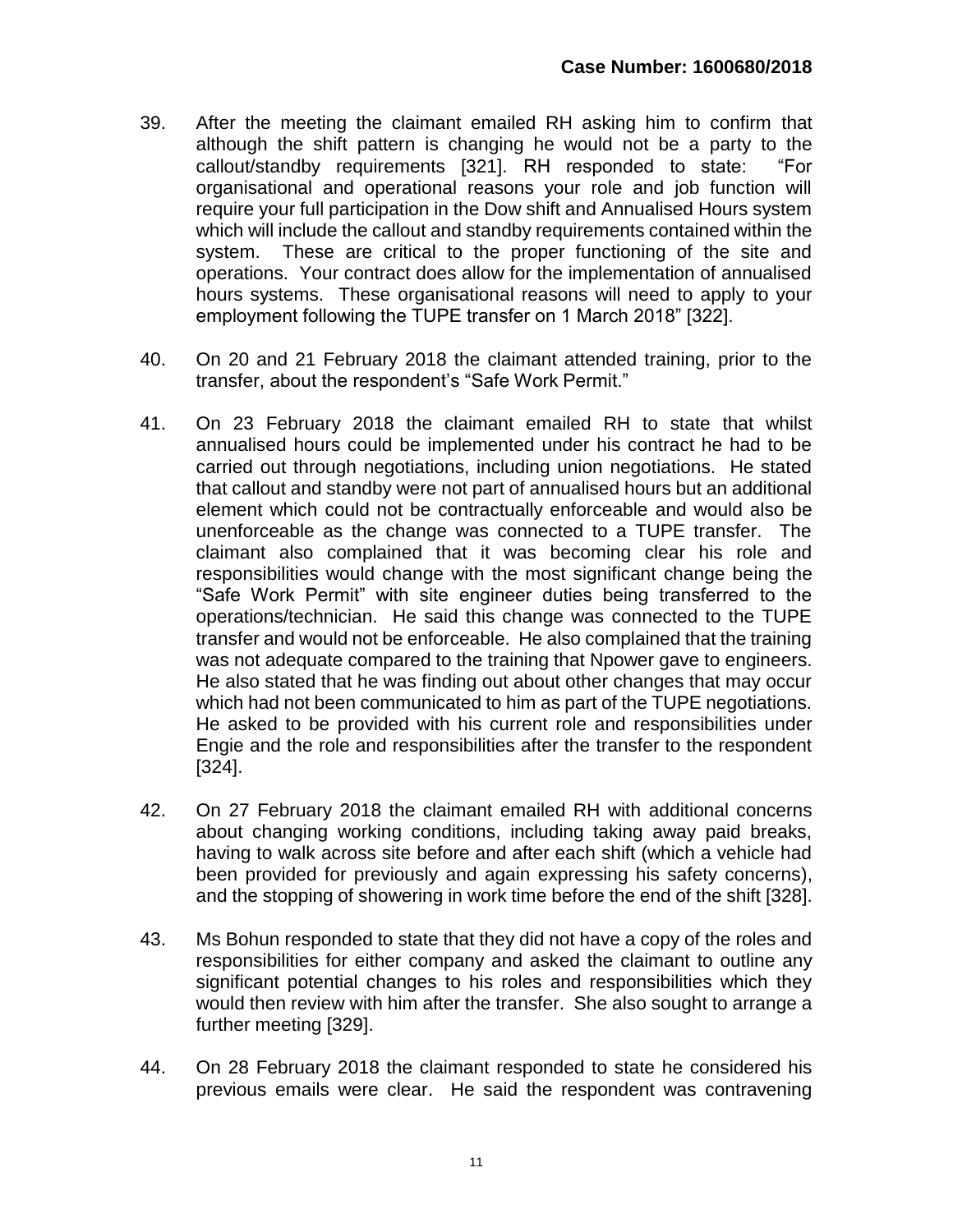TUPE by not making available his roles and responsibilities and working conditions, by making significant changes and by not fully consulting. He stated he was seeking a guarantee that no changes, including standby/ callout changes would be made once he transferred. He said that if no guarantee was provided before 1 March 2018: "I will have no alternative but to refuse to transfer over, resign from my position and claim constructive dismissal" [330].

- 45. RH responded to state that they were simply seeking to formally understand all of the claimant's concerns before having a conversation about them and proposing a meeting on the Friday [331]. RH asked the claimant to confirm whether he was willing to discuss his concerns or whether he was officially refusing the TUPE transfer. The claimant responded to state that his concerns were changing because he was learning of new changes as the days go by and that his 9 colleagues were being asked to sign a new contract with a job title of "Senior Technician" and may therefore have different roles and responsibilities. The claimant agreed to the Friday meeting and did not resign at that time or refuse to transfer. His employment therefore transferred under TUPE on 1 March 2018. The claimant's colleagues on transfer signed an agreement whereby they terminated their employment and were immediately re-engaged by the respondent on new terms. The exceptions were the claimant and one other colleague, PS, who stayed employed by Engie.
- 46. The meeting was in fact postponed from 2 March to 5 March because of snow. The claimant lived in walking distance of the plant and provided night shift cover due to difficulties with staff getting in. Mr Wilson emailed RH to tell him saying "I do not know if this is a sign that he is warming up to joining us or if he will somehow use this against us? I spoke to him this morning at 06:30hrs about the CHP status and he was helpful. Hope this doesn't put a spanner in the works." RH replied to say "Happy he helped out. Technically, he is our employee now. If he decides that he does not want to work here based on all of his concerns, we'll make sure he gets paid his old rate for that time worked" [340].
- 47. On 5 March 2018 the claimant met with RH and Ms Bohun. The claimant states that he raised safety concerns about the safe work permits and safety controller status including that no one takes responsibility for signing a person off as a safety controller and there was no training for a safety controller. He states he also expressed concerns that the respondent was going to make night shift isolations standard when they were dangerous due to historic fatalities. The claimant states his role was redundant as the new position had been upgraded in breach of his contract. The claimant states that RH told him that the role had new duties for business and operational reasons and that if he did not carry them out, including standby and callout, he would be dismissed. The claimant states he felt he had no alternative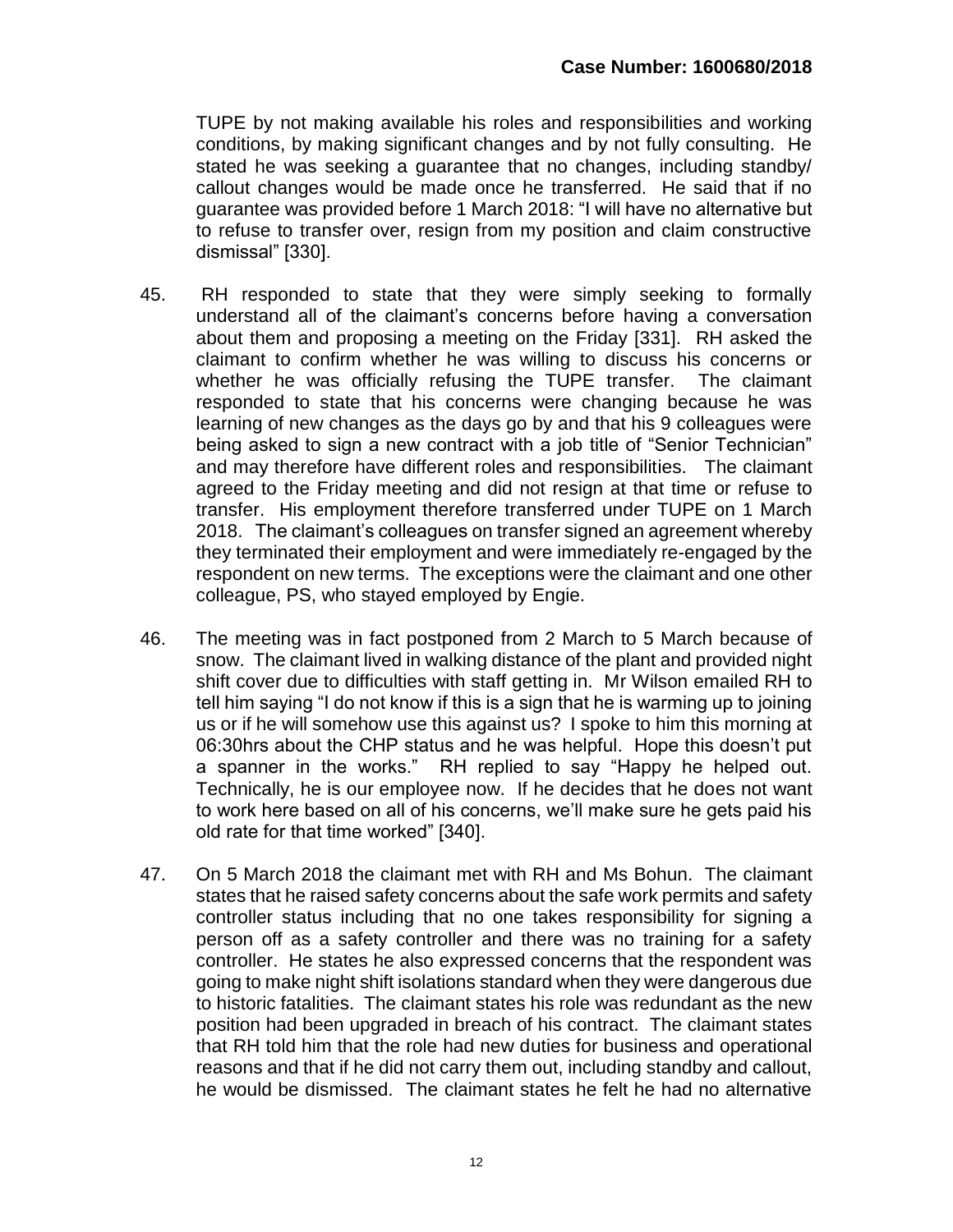other than to resign and claim constructive dismissal and that RH replied to say that they would use "ETO for making the changes." The claimant states that he was forced into resigning as he would otherwise have the threat of dismissal hanging over him and would be dismissed on his next shift if it adhered to his existing contract. He states he had no representation and felt isolated and threatened for wanting to keep his existing terms and conditions.

- 48. Ms Bohun's typed notes are at [342]. She states the claimant raised concerns about significant changes to his job functions in the standby/call out arrangements and in having to issue Safe Work Permits. She states that he also raised concerns about having to walk from the gate to the workplace and back that would be unpaid. The notes record that RH "stated job as it is today as per the group consultation, we cannot change the organisation structure for one person."
- 49. That evening the claimant sent written confirmation of his resignation [344]. Within it the claimant said that he had been told that not signing the new contract would be seen as negative and that the respondent dismiss those with a negative outlook. He complained about significant changes to the role that he would be forced to work under a new role of Senior Technician. He complained that the respondent had refused to discuss, provide information or acknowledge his present role and responsibilities or discuss the changes. He referred in particular to the changes to the shift rota, standby/callout, annualised hours, the responsibility of the safe work permit, the removal of the site vehicle (as it added 30 minutes of unpaid walk time each shift, and safety concerns), the removal of being allowed to shower in work time, and that milk was no longer provided. He said he was resigning due to the lack of correct TUPE negotiations, the limited information on changes to role, responsibilities and working conditions, and being forced to carry out new duties.
- 50. RH replied at [346] to accept the claimant's resignation and refuted the claimant's version of events stating the claimant had given a clear impression that he had no real intention or desire to work for the respondent and would be looking to resign and take legal action as soon as possible. RH stated "clearly we are unable to change our work and operations processes and organisational structure for one person when we have 500 others all operating the plant on another structure and procedures. " The claimant says this shows that the intention was always to get the transferring employees to sign new terms and conditions and transferring "as if" was never a genuine option.

# **The legal principles**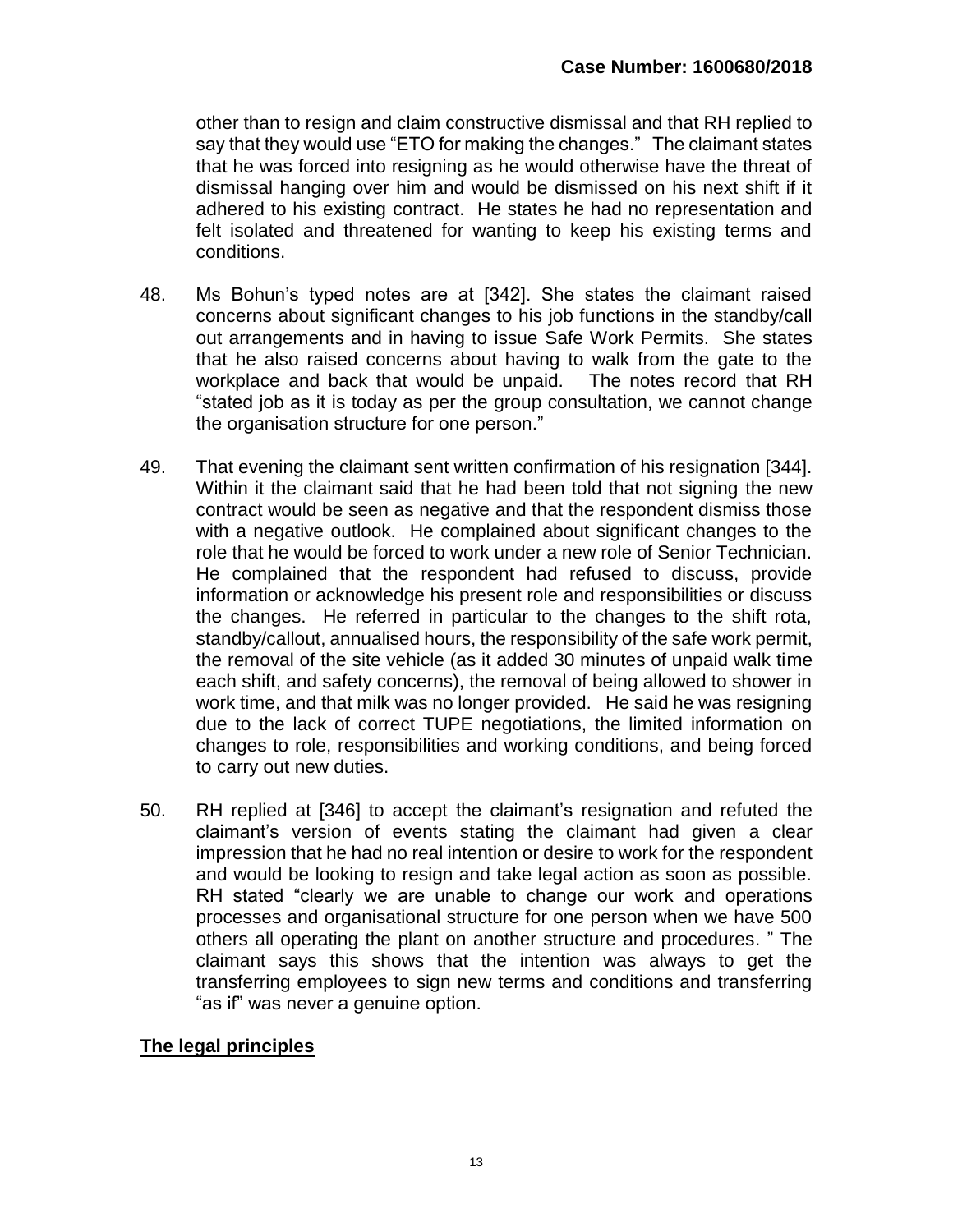## **Detriment for raising Health and Safety Concerns s44 Employment Rights Act 1996**

51. Section 44 of the Employment Rights Act 1996 ("ERA") states:

## *"44 Health and safety cases*

- *(1) An employee has the right not to be subjected to any detriment by any act, or any deliberate failure to act, by his employer done on the ground that-*
- *(a) having been designated by the employer to carry out activities in connection with preventing or reducing risks to health and safety at work, the employee carried out (or proposed to carry out) any such activities,*
- *(b) being a representative of workers on matters of health and safety at work or member of a safety committee (i) in accordance with arrangement established under or by virtue of any enactment, or (ii) by reason of being acknowledged as such by the employer, the employee performed (or proposed to perform) any functions as such as representative or member of such committee,*
- *(ba) the employee took part (or proposed to take part) in consultation with the employer pursuant to the Health and Safety (Consultation with Employees) Regulations 1996 or in an election of representatives of employee safety within the meaning of those Regulations (whether as a candidate or otherwise),*
- *(c) being an employee at a place where—*
- *(i) there was no such representative or safety committee, or*
- *(ii) there was such a representative or safety committee but it was not reasonably practicable for the employee to raise the matter by those means, he brought to his employer's attention, by reasonable means, circumstances connected with his work which he reasonably believed were harmful or potentially harmful to health or safety,*
- *(d) in circumstances of danger which the employee reasonably believed to be serious and imminent and which he could not reasonably have been expected to avert, he left (or proposed to leave) or (while the danger persisted) refused to return to his place of work or any dangerous part of his place of work, or*
- *(e) in circumstances of danger which the employee reasonably believed to be serious and imminent, he took (or proposed to take) appropriate steps to protect himself or other persons from the danger.*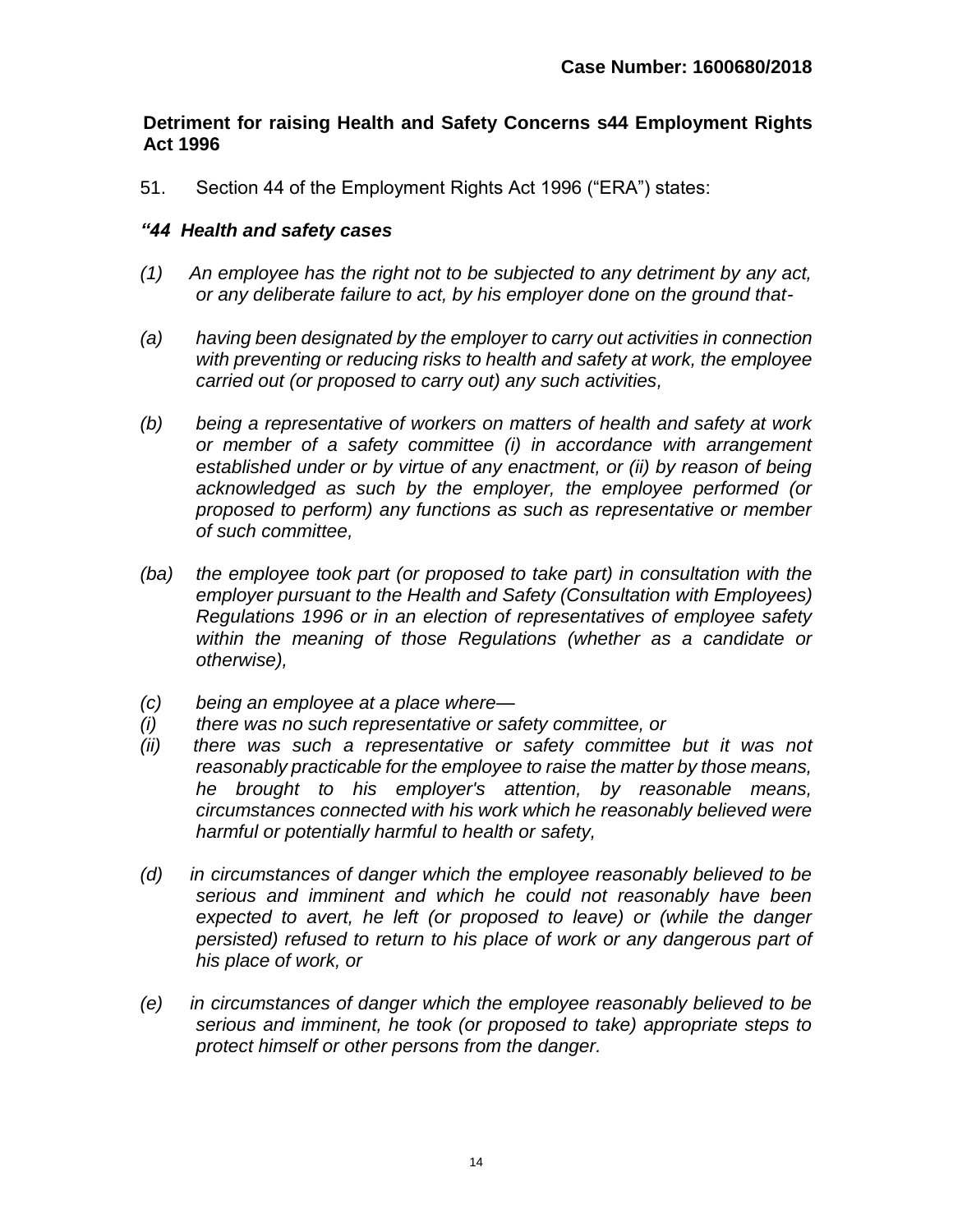- *(2) For the purposes of subsection (1)(e) whether steps which employee took (or proposed to take) were appropriate is to be judged by reference to all the circumstances including, in particular, his knowledge and the facilities and advice available to him at the time.*
- *(3) An employee is not to be regarded as having been subjected to a detriment on the ground specified in subsection (1)(e) if the employer shows that it was (or would have been) so negligent for the employee to take the steps which he took (or proposed to take) that a reasonable employer might have treated him as the employer did.*
- *(4) . . . this section does not apply where the detriment in question amounts to dismissal (within the meaning of [Part X])."*

## **Constructive Unfair Dismissal**

### TUPE Regulations

- 52. Regulation 4(9) of the Transfer of Undertakings (Protection of Employment) Regulations 2006 ["TUPE Regulations"] provides for a special kind of constructive unfair dismissal right in a TUPE context. The relevant provisions state:
- *"4(9) Subject to regulation 9, where a relevant transfer involves or would involve a substantial change in working conditions to the material detriment of a person whose contract of employment is or would be transferred under paragraph (1), such an employee may treat the contract of employment as having been terminated, and the employee shall be treated for any purpose as having been dismissed by the employer.*
- *(10) No damages shall be payable by an employer as a result of a dismissal falling within paragraph (9) in respect of any failure by the employer to pay wages to an employee in respect of a notice period which the employee has failed to work.*
- *(11) Paragraphs (1), (7), (8) and (9) are without prejudice to any right of an employee arising apart from these Regulations to terminate his contract of employment without notice in acceptance of a repudiatory breach of contract by his employer…*
- 53. Regulation 7 also provides protection where there is a dismissal of an employee because of a relevant transfer. It states:
- *"7(1) Where either before or after a relevant transfer, any employee of the transferor or transferee is dismissed, that employee is to be treated for the*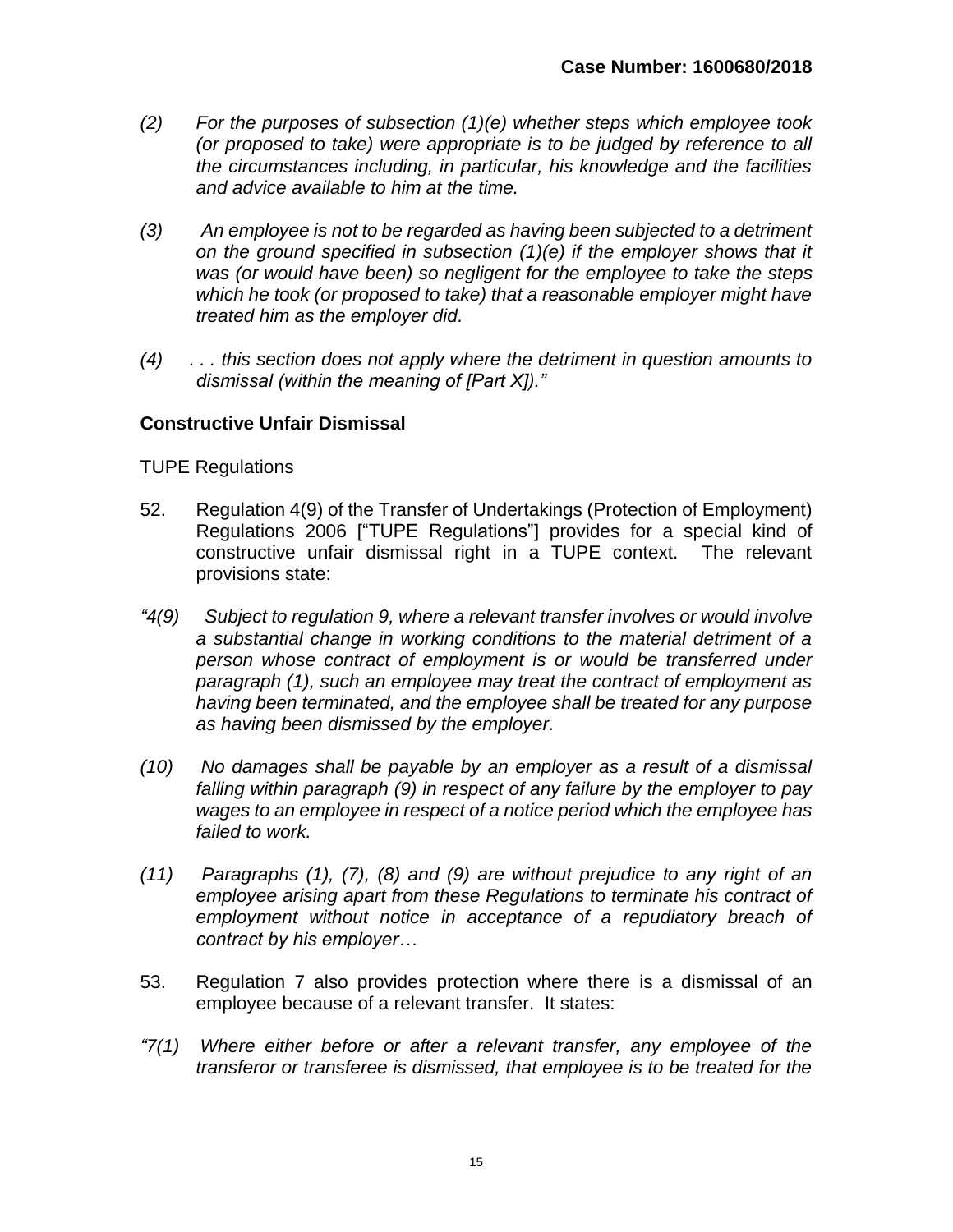*purposes of Part 10 of the 1996 Act (unfair dismissal) as unfairly dismissed if the sole or principal reason for the dismissal is the transfer.*

- *(2) This paragraph applies where the sole or principal reason for the dismissal is an economic, technical or organisational reason entailing changes in the workforce of either the transferor or the transferee before or after a relevant transfer.*
- *(3) Where paragraph (2) applies—*
- *(a) paragraph (1) does not apply;*
- *(b) without prejudice to the application of section 98(4) of the 1996 Act (test of fair dismissal), for the purposes of sections 98(1) and 135 of that Act (reason for dismissal)—*
- *(i) the dismissal is regarded as having been for redundancy where section 98(2)(c) of that Act applies; or*
- *(ii) in any other case, the dismissal is regarded as having been for a substantial reason of a kind such as to justify the dismissal of an employee holding the position which that employee held.*
- *(3A) In paragraph (2), the expression "changes in the workforce" includes a change to the place where employees are employed by the employer to carry on the business of the employer or to carry out work of a particular kind for the employer (and the reference to such a place has the same meaning as in section 139 of the 1996 Act).]*
- *(4) The provisions of this regulation apply irrespective of whether the employee in question is assigned to the organised grouping of resources or employees that is, or will be, transferred…"*

#### Employment Rights Act

- 54. The claimant also qualified for the right to bring an "ordinary" constructive unfair dismissal claim under the ERA. The relevant sections state:
- "*95(1) For the purposes of this Part an employee is dismissed by his employer if (and, subject to subsection (2) . . ., only if)—*
- *… (c) the employee terminates the contract under which he is employed (with or without notice) in circumstances in which he is entitled to terminate it without notice by reason of the employer's conduct…*
- *98(1) In determining for the purposes of this Part whether the dismissal of an employee is fair or unfair, it is for the employer to show—*
- *(a) the reason (or, if more than one, the principal reason) for the dismissal, and*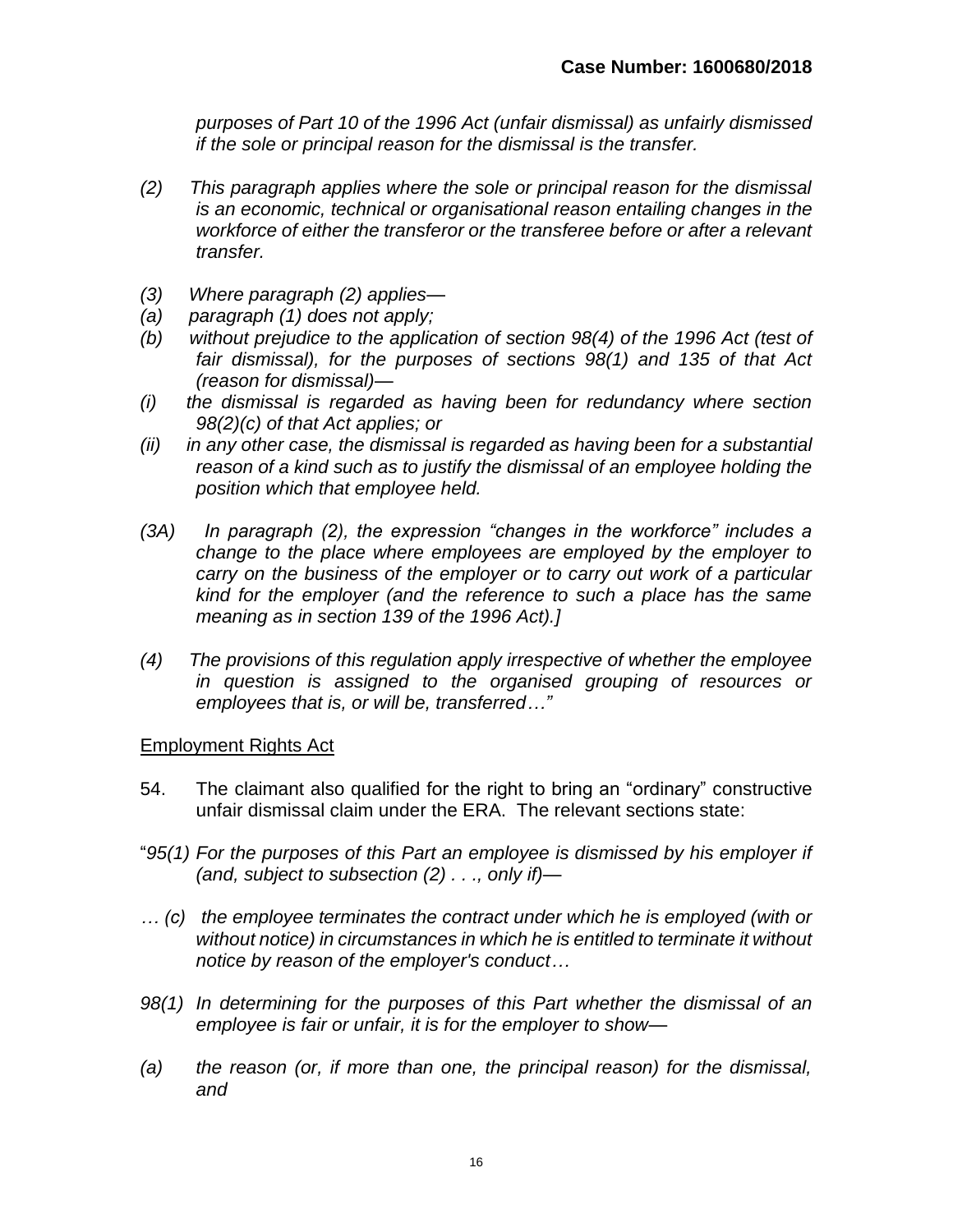- *(b) that it is either a reason falling within subsection (2) or some other substantial reason of a kind such as to justify the dismissal of an employee holding the position which the employee held…*
- *98(4) [Where] the employer has fulfilled the requirements of subsection (1), the determination of the question whether the dismissal is fair or unfair (having regard to the reason shown by the employer)—*
- *(a) depends on whether in the circumstances (including the size and administrative resources of the employer's undertaking) the employer acted reasonably or unreasonably in treating it as a sufficient reason for dismissing the employee, and*
- *(b) shall be determined in accordance with equity and the substantial merits of the case."*
- 55. Case law has established the following principles:
- (1) The employer must have committed a repudiatory breach of contract. A repudiatory breach is a significant breach going to the root of the contract. This is the abiding principle set out in Western Excavating v Sharp [1978] ICR 221.
- (2) A repudiatory breach can be a breach of the implied term that is within every contract of employment that the employer shall not without reasonable and proper cause conduct itself in a manner calculated or likely to destroy or seriously damage the relationship of trust and confidence between employer and employee.
- (3) Whether an employer has committed a breach of that implied term must be judged objectively. It is not enough to show merely that an employer has behaved unreasonably. The line between serious unreasonableness and a breach is a fine one. A repudiatory breach does not occur simply because an employee feels they have been unreasonably treated nor does it occur when an employee believes it has.
- (4) The employee must leave because of the breach.
- (5) The employee must not waive the breach or affirm the contract by delaying resignation too long.
- (6) There can be a breach of the implied term of trust and confidence where the components relied upon are not individually repudiatory but which cumulatively consist of a breach of that implied term.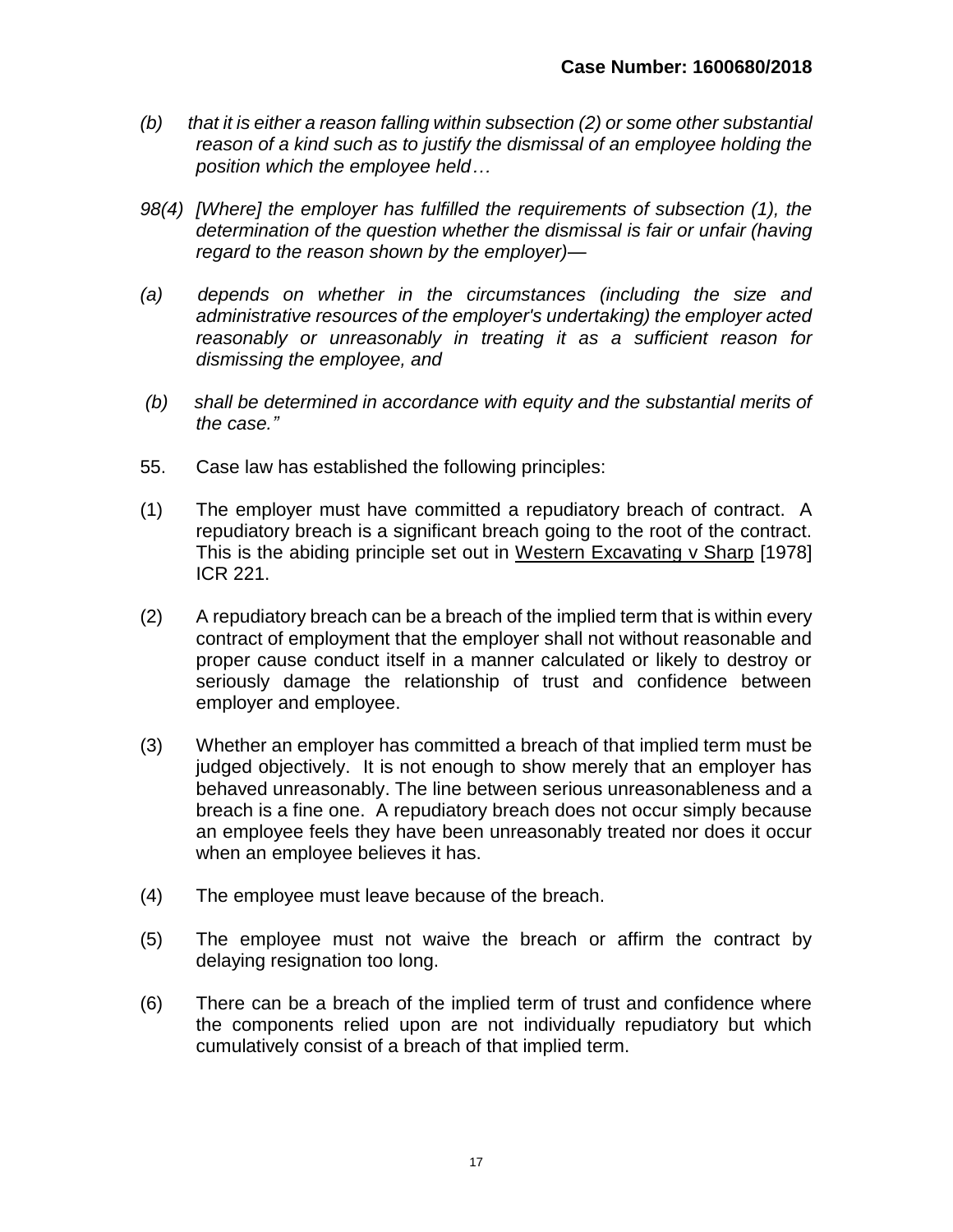- (7) In appropriate cases, a "last straw" doctrine can apply. This states that if the employer's act which was the proximate cause of an employee's resignation was not by itself a fundamental breach of contract the employee can rely upon the employer's course of conduct considered as whole in establishing that he or she was constructively dismissed. However, London Borough of Waltham Forest v Omilaju [2005] IRLR 35 tells us that the "last straw" must contribute, however slightly, to the breach of trust and confidence. The last straw cannot be an entirely innocuous act or be something which is utterly trivial.
- (8) In Kaur v Leeds Teaching Hospitals NHS Trust [2018] EWCA Civ 978 the Court of Appeal set out the questions that the tribunal must ask itself in a "last straw" case. These are:

 (a) What was the most recent act (or omission) on the part of the employer which the employee says caused or triggered his or her resignation?

(b) Has he or she affirmed the contract since that act?

 (c) If not, was that act (or omission) by itself a repudiatory breach of contract?

 (d) If not, was it nevertheless a part of a course of conduct comprising several acts and omissions which viewed cumulatively amounted to a (repudiatory) breach.

 (e) Did the employee resign in response (or partly in response) to that breach?

53. If it is established that the resignation meets the definition of a dismissal under section 95(1)(c), the employer has the burden of showing a potentially fair reason for dismissal before the general question of fairness arises under section 98(4).

# **TUPE consultation**

56. The claimant complains there has been a breach of the consultation provisions under the TUPE Regulations. These state:

# *"13 Duty to inform and consult representatives*

*(1) In this regulation and regulations [13A] 14 and 15 references to affected employees, in relation to a relevant transfer, are to any employees of the*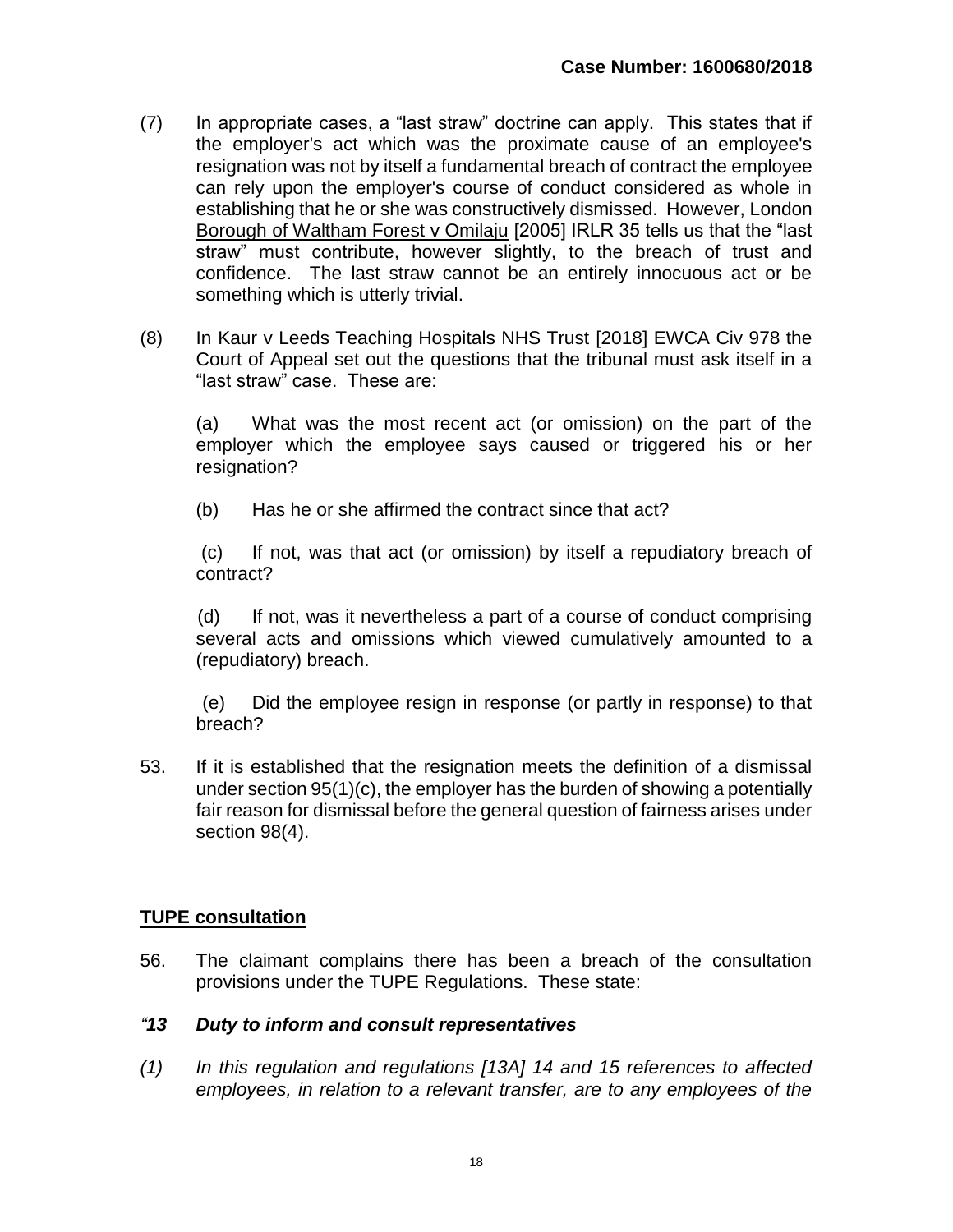*transferor or the transferee (whether or not assigned to the organised grouping of resources or employees that is the subject of a relevant transfer) who may be affected by the transfer or may be affected by measures taken in connection with it; and references to the employer shall be construed accordingly.*

- *(2) Long enough before a relevant transfer to enable the employer of any affected employees to consult the appropriate representatives of any affected employees, the employer shall inform those representatives of—*
- *(a) the fact that the transfer is to take place, the date or proposed date of the transfer and the reasons for it;*
- *(b) the legal, economic and social implications of the transfer for any affected employees;*
- *(c) the measures which he envisages he will, in connection with the transfer, take in relation to any affected employees or, if he envisages that no measures will be so taken, that fact; and*
- *(d) if the employer is the transferor, the measures, in connection with the transfer, which he envisages the transferee will take in relation to any affected employees who will become employees of the transferee after the transfer by virtue of regulation 4 or, if he envisages that no measures will be so taken, that fact.*
- *(3) For the purposes of this regulation the appropriate representatives of any affected employees are—*

*…*

- *(a) if the employees are of a description in respect of which an independent trade union is recognised by their employer, representatives of the trade union; or*
- *(b) in any other case, whichever of the following employee representatives the employer chooses—*
- *(i) employee representatives appointed or elected by the affected employees otherwise than for the purposes of this regulation, who (having regard to the purposes for, and the method by which they were appointed or elected) have authority from those employees to receive information and to be consulted about the transfer on their behalf;*
- *(ii) employee representatives elected by any affected employees, for the purposes of this regulation, in an election satisfying the requirements of regulation 14(1).*
- *(4) The transferee shall give the transferor such information at such a time as will enable the transferor to perform the duty imposed on him by virtue of paragraph (2)(d).*
- *(5) The information which is to be given to the appropriate representatives shall be given to each of them by being delivered to them, or sent by post to an address notified by them to the employer, or (in the case of representatives*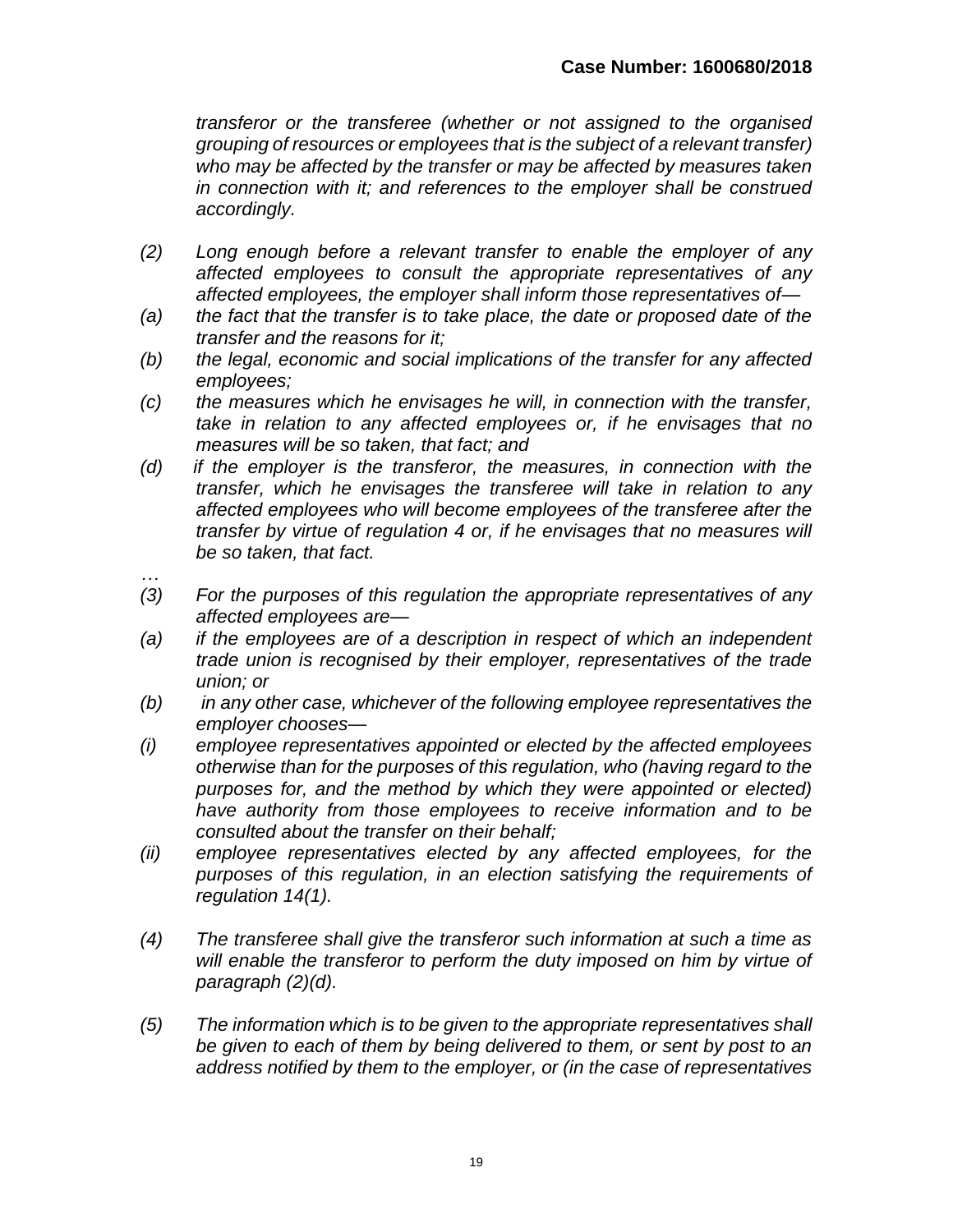*of a trade union) sent by post to the trade union at the address of its head or main office.*

- *(6) An employer of an affected employee who envisages that he will take measures in relation to an affected employee, in connection with the relevant transfer, shall consult the appropriate representatives of that employee with a view to seeking their agreement to the intended measures.*
- *(7) In the course of those consultations the employer shall—*
- *(a) consider any representations made by the appropriate representatives; and*
- *(b) reply to those representations and, if he rejects any of those representations, state his reasons.*
- *(8) The employer shall allow the appropriate representatives access to any affected employees and shall afford to those representatives such accommodation and other facilities as may be appropriate.*
- *(9) If in any case there are special circumstances which render it not reasonably practicable for an employer to perform a duty imposed on him by any of paragraphs (2) to (7), he shall take all such steps towards performing that duty as are reasonably practicable in the circumstances…*

# *15 Failure to inform or consult*

- *(1) Where an employer has failed to comply with a requirement of regulation 13 or regulation 14, a complaint may be presented to an employment tribunal on that ground—*
- *(a) in the case of a failure relating to the election of employee representatives, by any of his employees who are affected employees;*
- *(b) in the case of any other failure relating to employee representatives, by any of the employee representatives to whom the failure related;*
- *(c) in the case of failure relating to representatives of a trade union, by the trade union; and*
- *(d) in any other case, by any of his employees who are affected employees."*

# **Discussion and Conclusions**

# **The alleged failure to inform and consult**

57. The Tribunal does not consider that the claimant has standing to bring a complaint under Regulations 13 and 15 of the TUPE Regulations. This is a case in which employee representatives were appointed and in such circumstances the standing to bring a claim under Regulation 15(1)(b) lies with the employee representative; see *Hicking t/a Imperial Day Nursery v Marshall UKEAT/0217/10/CEA).* In the circumstances the claimant was in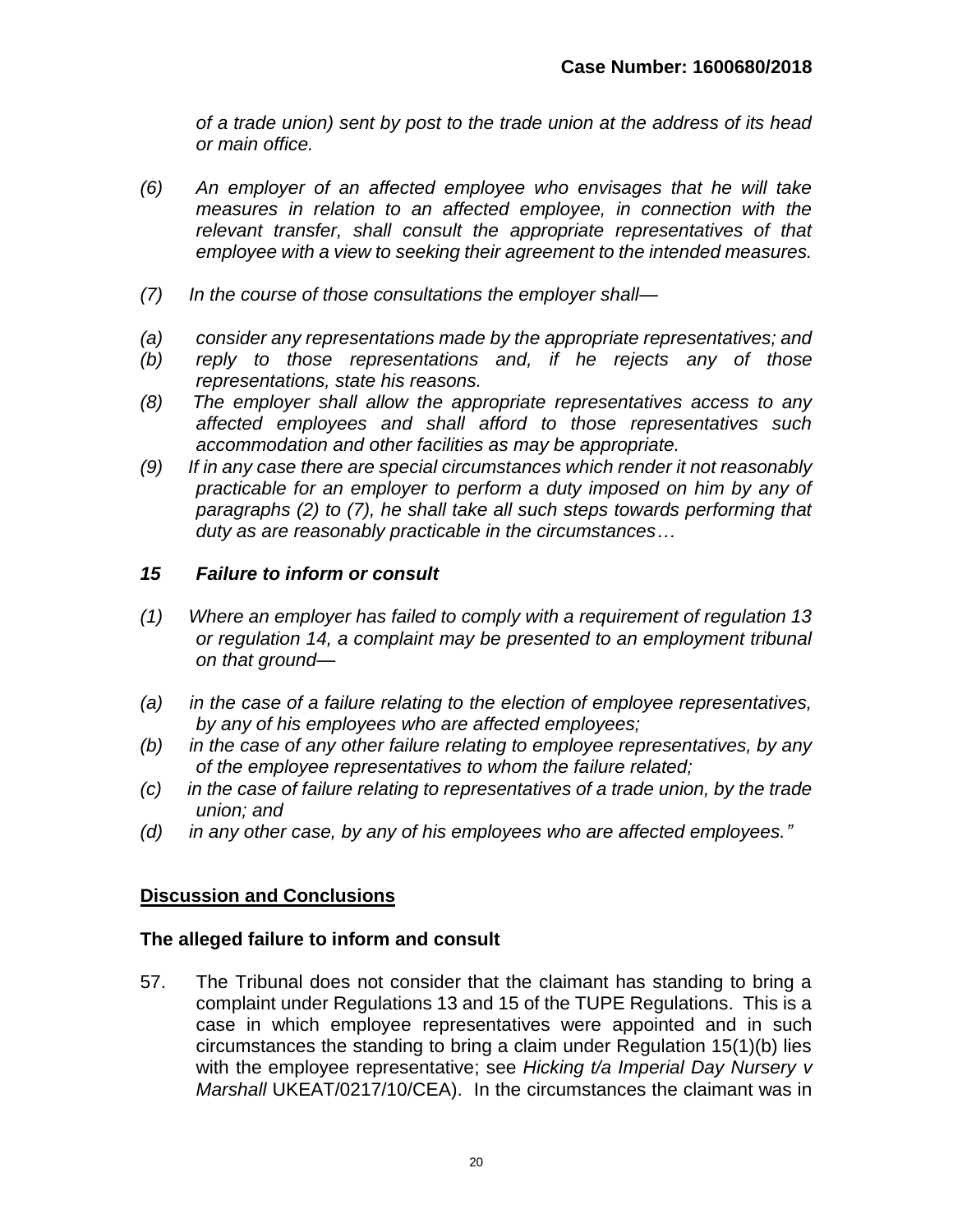the duty to inform and consult is owed to the employee representatives under Regulation 13 and not directly to the affected employees. As such the claimant's claim for an alleged failure to inform or consult under the TUPE Regulations cannot succeed.

### **Section 44 Employment Rights Act 1996**

- 58. The Tribunal has found as a matter of fact that the claimant did raise circumstances connected with his work which he believed were harmful or potentially harmful to health and or safety at the first and third consultation meetings. However, the section 44(1)(c) requires the circumstances to be brought to the "employer's attention." The respondent was not the claimant's employer at the time of the first consultation meeting as the transfer had not, at that time, happened.
- 59. The respondent was the claimant's employer by the time of the third consultation meeting. Here, however, the Tribunal agrees with the respondent that bringing concerns to the attention of HR representatives at a TUPE consultation meeting was not a "reasonable means" by which to bring the claimant's concerns to his employer's attention. The Tribunal was unconvinced by the claimant's evidence that, for example, he did not know there were noticeboards around site with health and safety information. The Tribunal was satisfied that there were other more appropriate means known to the claimant by which he could raise health and safety concerns other than at a TUPE consultation meeting, including with Mr Wilson. The claimant had found the means by which to raise concerns during his previous employment with Engie.
- 60. In any event the Tribunal does find that the claimant was subjected to any detriment by any act or deliberate failure to act by the respondent done on the ground that he raised health and safety concerns at either consultation meeting. One detriment that the claimant relies upon is that he was threatened with dismissal. The Tribunal has, however, found as a matter of fact that this did not occur.
- 61. The claimant also complains that he was subject to a detriment as the issues he raised were not addressed. The Tribunal has doubts as to whether that can properly amount to a detriment. Section 44 gives the right not to be subject to a detriment by an employer on the ground that the employee has raised qualifying health and safety concerns. It is, in effect, a type of victimisation claim. It does not provide an entitlement to have those health and safety concerns investigated or personally responded to unless it could be said that the failure to do those things was to deliberately victimise the employee because the complaint was made. The Tribunal found no evidence to suggest the respondent had engaged in a practice of deliberately not responding to or answering or dealing with the claimant's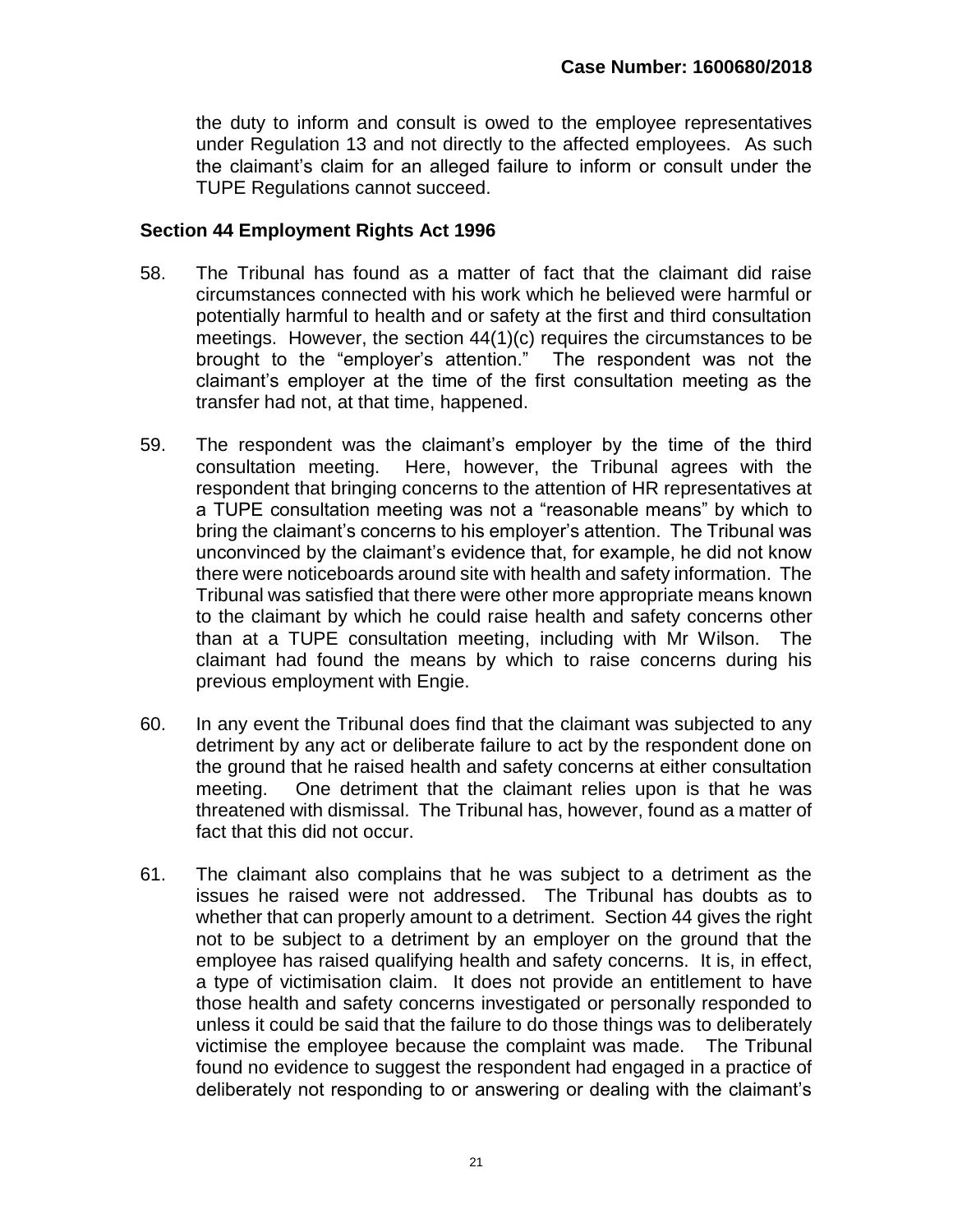health and safety concerns as a means to cause him harm because he had raised them. In relation to the first consultation meeting the Tribunal has found as a matter of fact that the claimant was told to speak to Mr Wilson about any concerns and Mr Wilson was then present at the second consultation meeting. In relation to the third consultation meeting, the claimant then immediately resigned at that meeting and confirmed it in writing later that day at which point he then ceased to be an employee. There was therefore no timescale in which the respondent could have victimised him for having raised those concerns. Further, the claimant's concerns related to matters such as the Safe Work Permit in respect of which the Tribunal accepts that the respondent had an ongoing training and assessment process that the claimant would have continued on if he had not resigned. The Tribunal is satisfied that had the claimant not resigned and had he raised concerns directly with Mr Wilson that Mr Wilson would have responded to them. It may not have been with the answers that the claimant was seeking, but that is not the right that section 44 ERA provides.

- 62. The claimant also complains that he was subject to a detriment in being told to carry out other duties he had not had adequate training for. As stated, the training for Safe Work Permits was ongoing. The claimant had some initial training prior to the transfer and prior to his resignation. In any event any alleged inadequacies in training or being required to issue Safe Work Permits cannot be a detriment on the ground that the claimant had raised health and safety concerns. The claimant was not singled out. All of the Operations Technicians were required to issue Safe Work Permits including those colleagues who had not raised health and safety concerns. There is therefore no causal link between the claimant's health and safety concerns and the claimed detriment.
- 63. That addresses the claimant's section 44(1)(c) ERA claim that he clarified at the case management hearing before Judge Frazer and which the claimant further confirmed at the start of the full hearing was the basis on which the claim was brought. However, during the currency of the hearing the claimant's claim appeared to potentially shift. The claimant referred to other health and safety complaints he made during his employment with Engie (summarised above). He also argued that as his concerns had not been responded to, he had a right under section 44 to withdraw his labour. This was not the claimant's pleaded case. But in any event the Tribunal does not consider that such a claim could succeed. In short form, the respondent was not the claimant's employer at the time the earlier health and safety concerns were raised and moreover the Tribunal could find no evidence that the respondent subjected the claimant to any detriment, as already dealt with above, on the grounds that he had raised any such earlier concerns.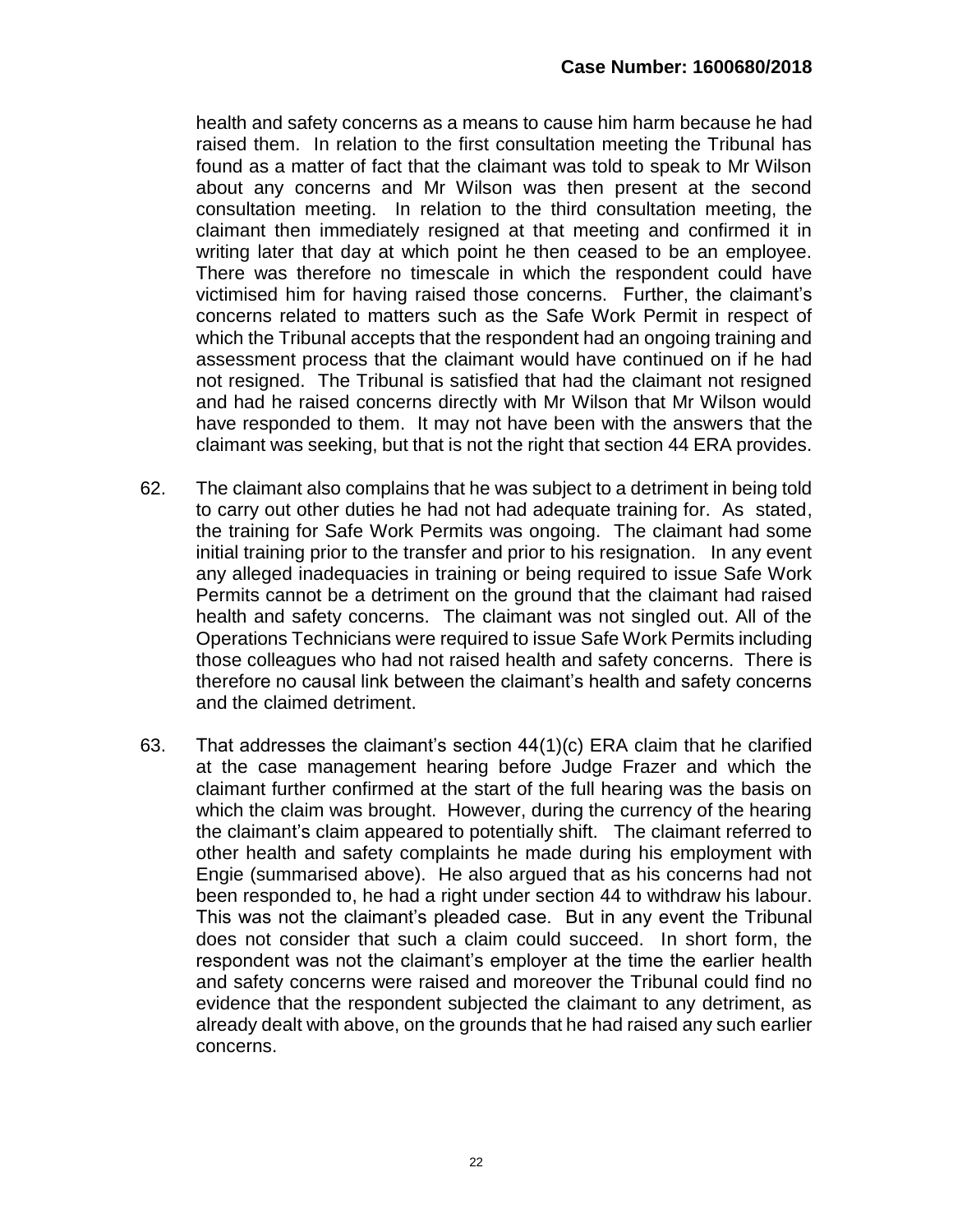64. Section 44(1)(d) protects an employee from being subject to a detriment on the ground that (in qualifying circumstances) the employee has left or refuses to return to a dangerous place of work. Section 44(1)(e) protects an employee from being subject to a detriment on the ground that (in qualifying circumstances) the employee has taken or proposed to take steps to protect himself from danger. These sections do not, however, assist the claimant. The claimant did not leave work or refuse to return; he resigned terminating his employment. Further, in relation to section 44(1)(e), for reasons similar to those already set out above, the Tribunal does not consider that informing two HR representatives of health and safety concerns at two TUPE consultation meetings is an appropriate step by the claimant to protect himself or others from danger. There were other more appropriate facilities available to the claimant. Moreover, the activity of leaving work or taking steps to protect oneself is the act which qualifies for protection; it is not the detriment. There is no evidence that the claimant was subject, as a matter of causation, to a pleaded detriment by the respondent as a result of him saying he would no longer work for them. As he was not employed there was no timeframe in which he could be subject to such a detriment as a result of the alleged protected act. The detriments he otherwise identified otherwise all pre-dated the alleged withdrawal of the claimant's labour. The claimant's complaint under section 44 ERA is therefore not well founded.

# **Constructive Unfair Dismissal Claim**

- 65. At the start of the hearing the respondent's counsel set out his understanding of the allegations of breach of contact/ substantial change in working conditions to the material detriment of the claimant that were being complained about. The claimant confirmed that this was a fair summary:
	- The claimant was threatened with dismissal if he refused to sign the contract and was told that not signing the contract would be seen as negative and he did not understand the consequences of not signing it.
	- The claimant would be required to undertake standby/call out duties which the claimant says was a breach of contract.
	- The claimant would be required to issue Safe Work Permits which the claimant says was a breach of contract.
	- The Job title was being changed to "Senior Technician" instead of Operations/Technician which was a breach of contract.
	- The claimant's safety concerns had been ignored.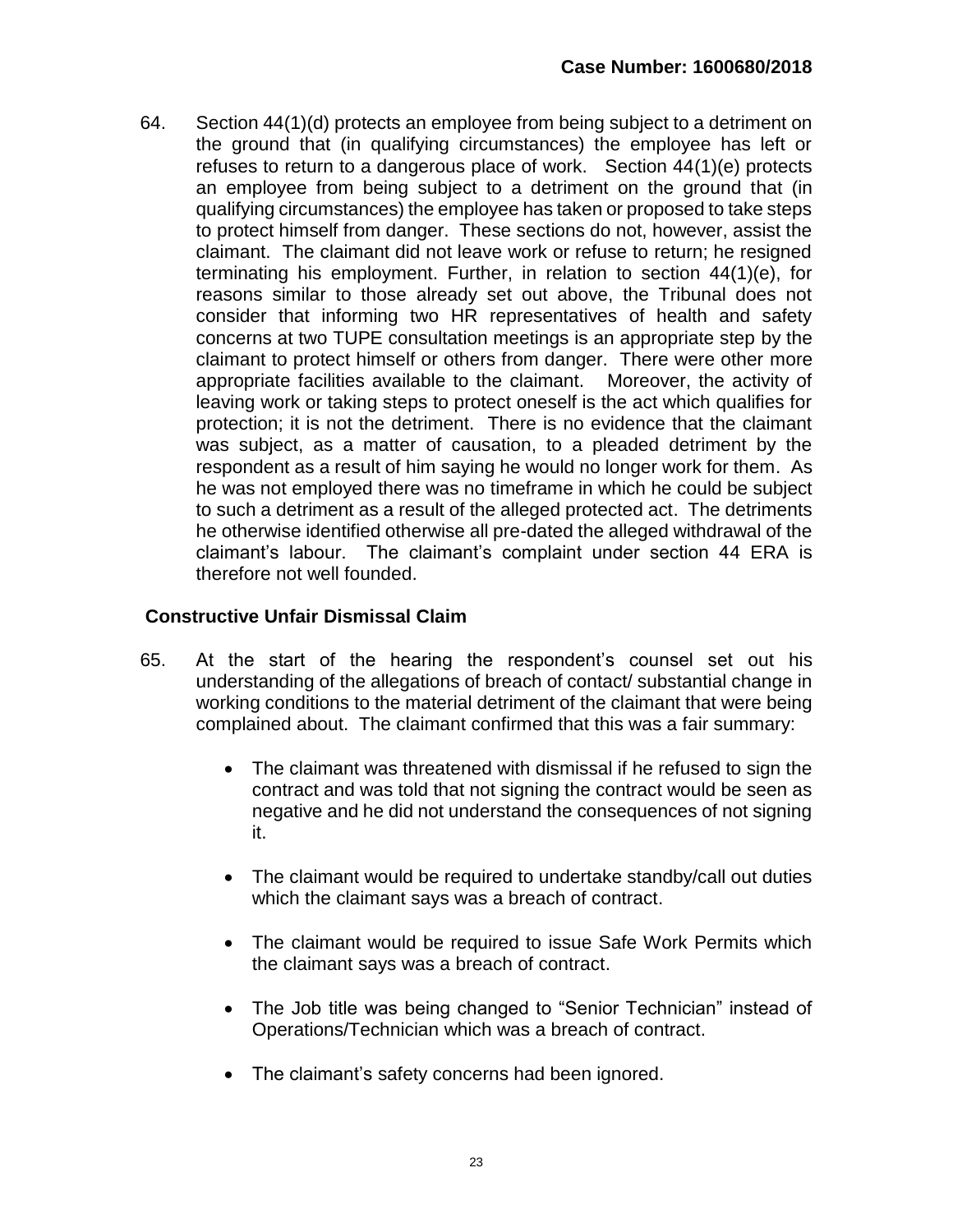- 66. As the case progressed it became clear that the claimant was also complaining:
	- it was unlawful not to offer overtime fairly and equally.
	- There was no intention to let him transfer "as is" / to respect his existing contract.
	- Ms Bohun saying she did not have roles and responsibilities was a breach of contract.
	- The respondent was trying to get him to sign up to other terms and conditions which were less favourable than his existing entitlement including the shift allowance payment, sick pay and holiday pay.

## *Standby/ call out duties*

67. The claimant's company grade agreement states:

# "**4. HOURS OF WORK**

## **Working Hours**

4.1 Thirty seven working hours, worked on a Monday to Friday basis, constitute a normal working week for employees. For some staff working hours may be averaged over the length of the work cycle.

4.2 Management will determine work patterns by reference to operational requirements. These work patterns could include annualised hours schemes, full continuous shift working, Monday to Friday day working or any other pattern appropriate to the needs of the business.

4.3 Within these work patterns normal start and finish times, attendance days and normal days off should be agreed locally to meet operational requirements and be clearly identified for individual employees.

### **Shift and unsocial hours allowance**

4.4 In Appendix E is a table which sets out the current basis for the calculation of shift and unsocial hours allowance for the three most common shift/stagger patterns worked by employees of the company.

4.5 In the case of shift/stagger patterns, which differ from those detailed in the table, the appropriate allowance will be determined locally.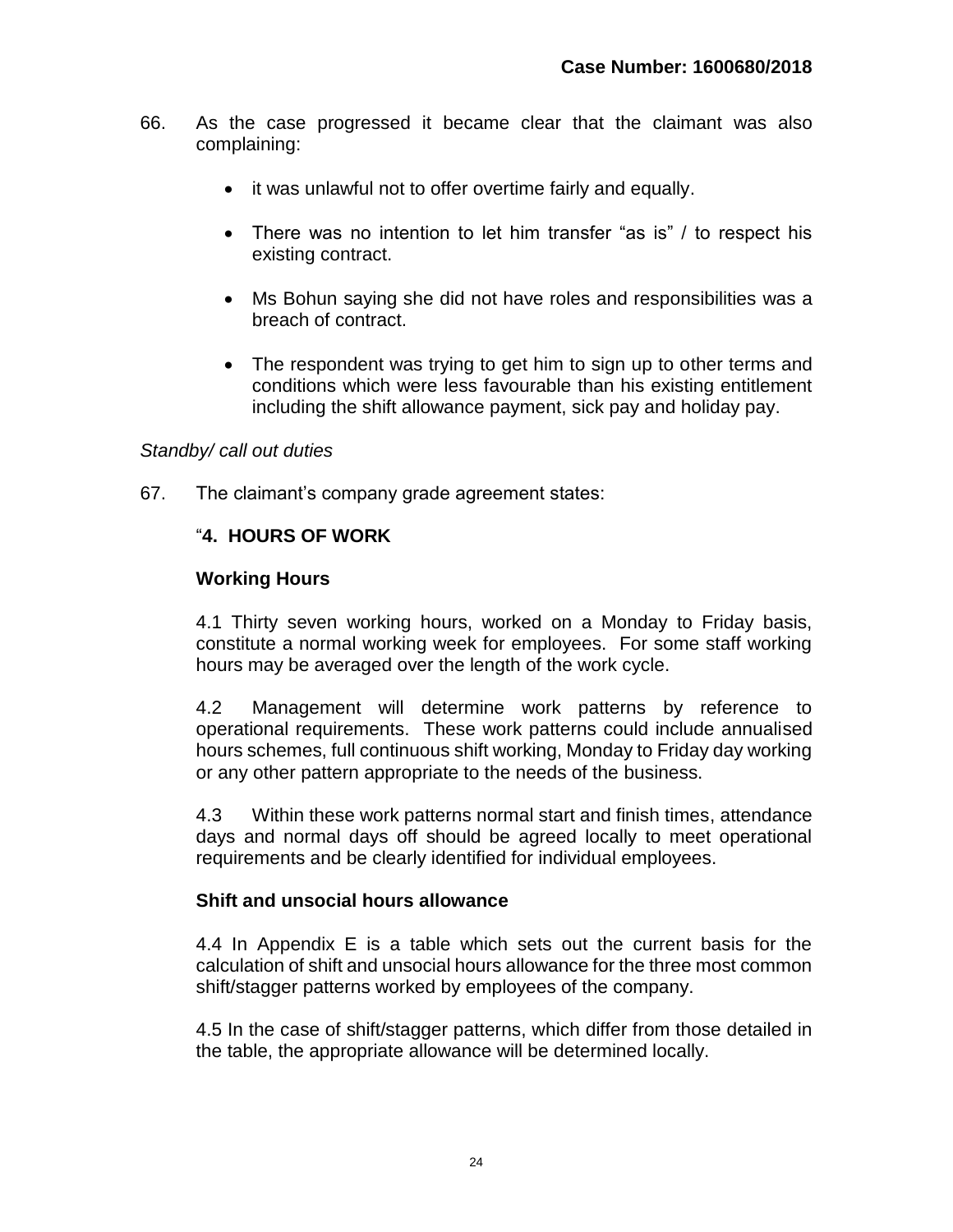4.6 The shift and unsocial hours allowance also incorporates payment for shift handover and the requirement to change attendance hours either within or between work rosters, at reasonable notice, as determined locally…

# **5. REMUNERATION**

## **Company grading**

5.1 In Appendix D there is a table which sets out the Company's current grading and scheduled salary arrangements for Company Graded staff.

5.2 Employees shall be appointed to a company grade on the basis of the duties and responsibilities that they are required to undertake. Allocation to a salary within that grade shall be at the discretion of the manager, in discussion with Human Resources to ensure consistency with Company norms. Employees will be expected to undertake duties and responsibilities commensurate with their grade and competency."

- 68. Appendixes D and E set out, as of 2012, pay rates and shift and unsocial hours payments for different grades of employee. It is not necessary to set it out here.
- 69. Notwithstanding the claimant transferring to the respondent on his existing terms and conditions the respondent wanted the claimant to move to their shift rota and to provide primary cover. The claimant states that this was a breach of contract as his overtime was voluntary and the respondent was imposing a compulsory system of overtime. He says that alternatively it was a substantial change to his working conditions to his material detriment.
- 70. The Tribunal does not consider this complaint well founded. The total working hours for both Engie and the respondent on their standard patterns was 168 hours. The claimant on his existing terms and conditions was being paid to work an additional 177 hours/spares remaining a year which, if he did not provide primary cover, he would end up not working back. He accepted that the practice of swapping these spare hours each month for holiday was not working prior to the transfer and that he did not expect it to continue. The respondent's primary cover was 150 hours a year, less than the 177 hours that the claimant owed. The Tribunal therefore did not find that the claimant was being required to work overtime. These were working hours he was paid for in his salary and shift and unsocial hours allowance and hours that he contractually owed to the respondent. To require him to work the 150 hours he was already being paid for was not a breach of contract or a substantial change to working conditions to the claimant's material detriment.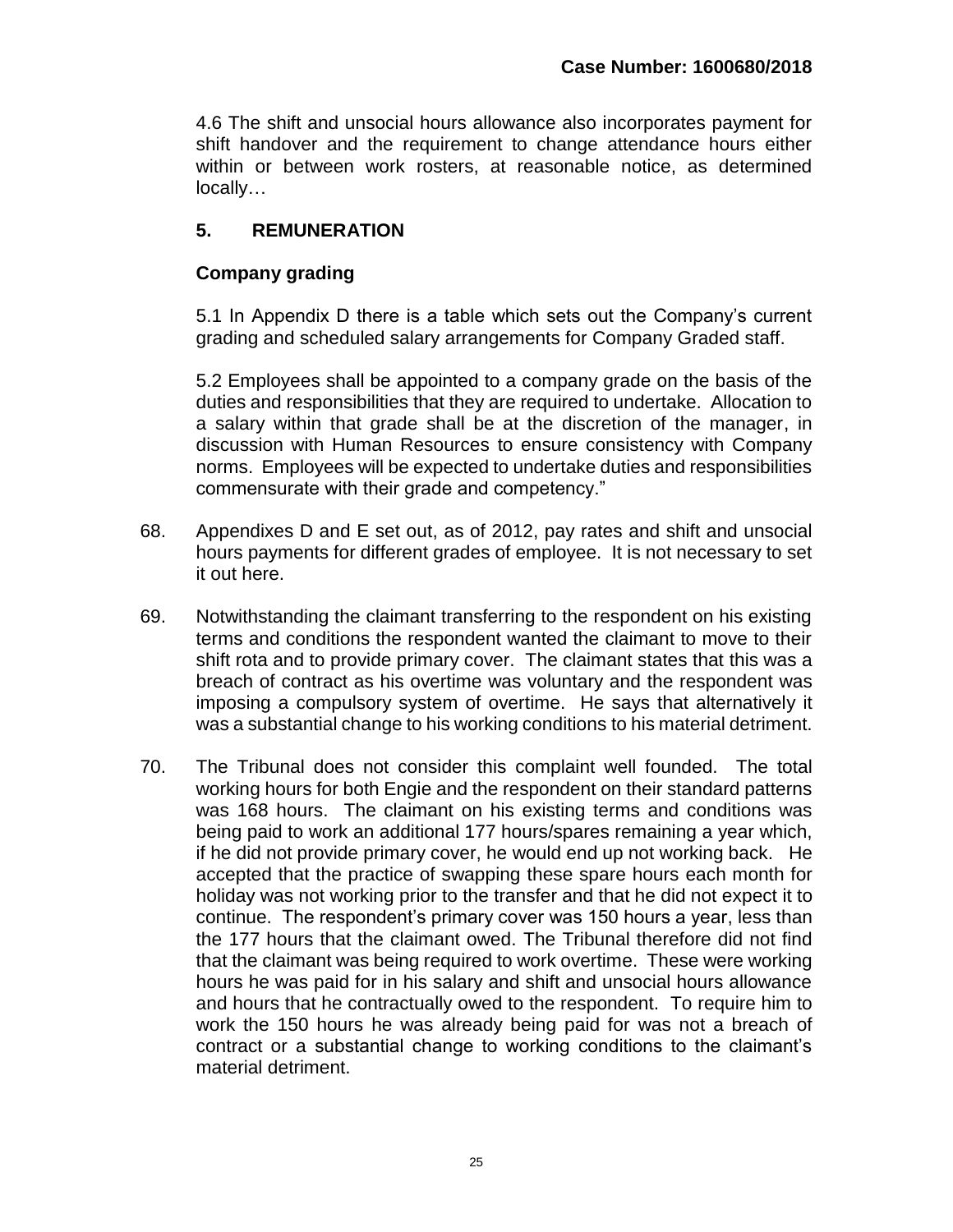- 71. The claimant says that primary cover system incorporates rigidity in the cover arrangements that did not apply before. There was an expectation that he would be available when rostered as primary cover as opposed to providing adhoc cover that he could choose to agree or refuse. He points out that it can affect domestic plans and homelife. The Tribunal finds, however, that the respondent had the contractual right to change the claimant's working plan to incorporate primary cover. Clause 4.2 of the collective agreement gives a discretion to management to determine work patterns by reference to operational requirements which can be a pattern appropriate to the needs of the business. Clause 4.6 confirms that the respondent can require employees to change their attendance hours within or between work rosters at reasonable notice, as determined locally. The Tribunal finds that these clauses gave the respondent the contractual power to make the change.
- 72. Further, the Tribunal does not consider that the change was implemented in a way that was a breach of the implied duty of trust and confidence. The respondent made it clear that it would transition to the arrangements over time and, as set out in the findings of fact above, there is not an absolute expectation that employees would always instantaneously provide the primary cover.
- 73. The Tribunal also finds that imposing a structured primary cover roster was not a substantial change to the claimant's working conditions to his material detriment. They were hours that the claimant owed the respondent to work and he already regularly worked additional hours for Engie.
- 74. The claimant also argued that the respondent's system ignored his holiday entitlement. The Tribunal does not agree. The claimant still had his full holiday entitlement to take. The Tribunal does not find that the respondent was intending to deprive the claimant of his existing holiday entitlement; it was simply one of the matters in respect of which there had been some confusion as to the claimant's pre-existing entitlement.
- 75. The claimant further argued that the respondent's primary cover arrangements infringed clause 4.6 of the company grade agreement as attendance hours had to be changed at reasonable notice. He said that reasonable notice could not be a phone call because at Engie the standard practice was 2 months' notice of a change in hours on a shift pattern. The Tribunal does not agree. Clause 4.6 envisages a work roster being in place with planned hours and an employee then being required to change their attendance hours either within or between work rosters at reasonable notice. There is no infringement of this. The claimant would be given reasonable notice of his work roster incorporating when he would be providing primary cover. The Tribunal does not consider that the actual phone call to come in to provide cover on a particular occasion, if and when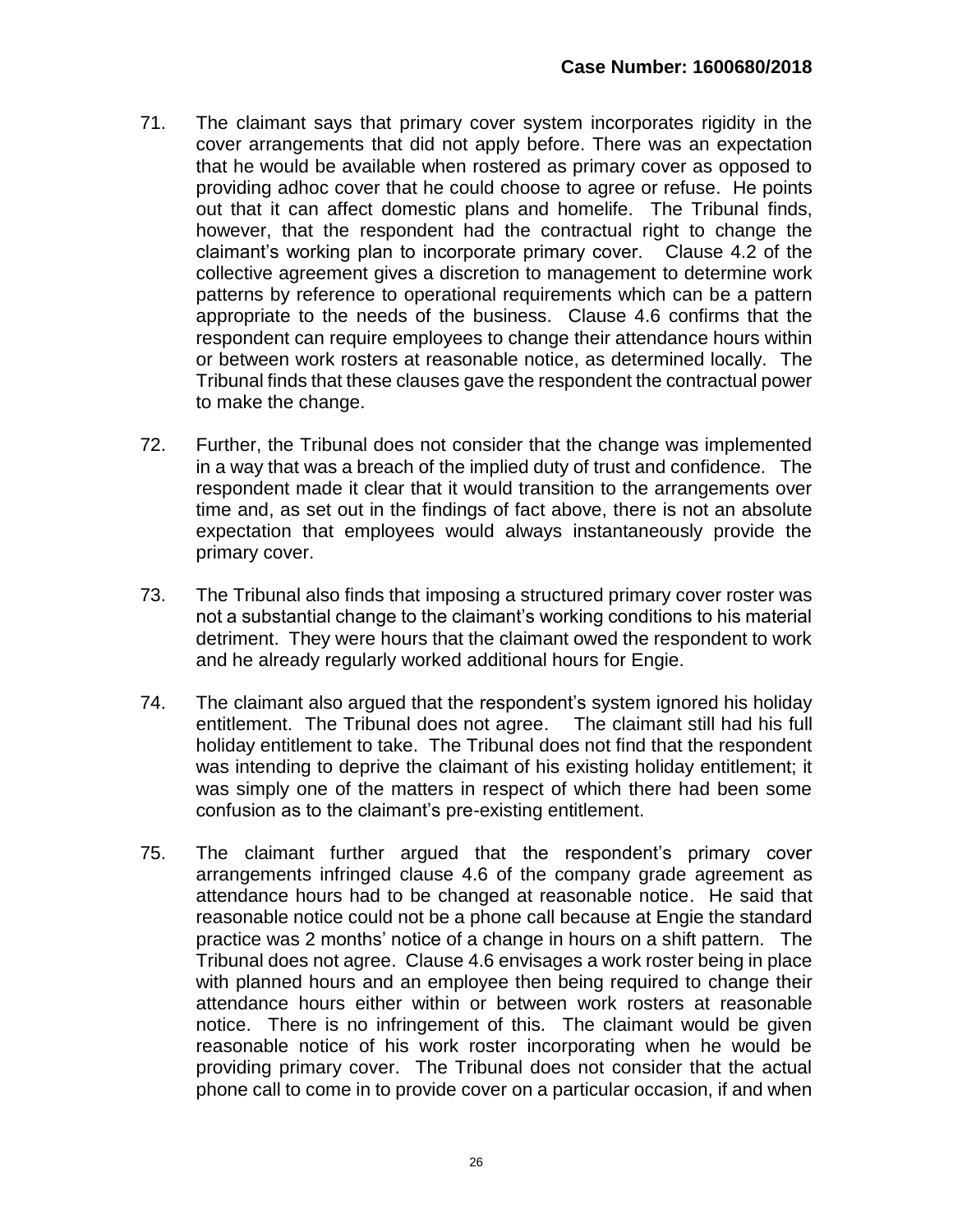it happens, was a change to attendance hours as they were already allocated on the primary cover rota. In any event, in the particular circumstances of being called in for a known primary cover requirement a phone call at short notice would not be unreasonable notice.

76. The claimant also argued there was an infringement of clause 4.3 of the company grade agreement as normal start and finish times in a work pattern should be clearly identified for each individual employee. Again the Tribunal does not agree. The primary cover days themselves would have normal start and finish times that are identified; which is the purpose of clause 4.3.

## *Safe Work Permit*

- 77. Engie operated a system of "Work Control Documents" to ensure safe systems of work. It required, for example, confirmation that a task risk assessment had been undertaken, that a safety controller was consulted and consideration given to whether a safety document was required, and that a work area risk assessment was completed. A nominated person for the issue of Work Control Documents would sign to confirm that the person in charge of the work in question is authorised to do so. At Engie this authorisation was provided by the engineers. The respondent intended to train the claimant and his colleagues to undertake similar work under their "Safe Work Permit".
- 78. Having had sight of Engie's Work Control Document at the hearing the respondent conceded that the Safe Work Permit did represent a change to the previous system of work at the plant but denied that it was a fundamental breach of contract or a substantial change in working conditions to the claimant's material detriment.
- 79. The claimant accepted in evidence that an Operations Technician could, if appropriately trained, perform the work. He felt, however, that changing his duties in such a way was in breach of his contract and that he had not received appropriate training to safely carry out the work.
- 80. The Tribunal finds that the requirement to complete Safe Work Permits was not a substantial extension to the claimant's existing duties and responsibilities. As stated, he accepted that with appropriate training he could do the work. The respondent had provided some training prior to the transfer. The claimant disputes this was adequate. However, the evidence of Mr Wilson was that this was just the start of the training programme which the claimant did not stay in employment to see through and which the claimant's former colleagues had been able to fulfill without problem. Given that the claimant did not see the training programme through the Tribunal preferred the evidence of Mr Wilson in that regard and finds that the training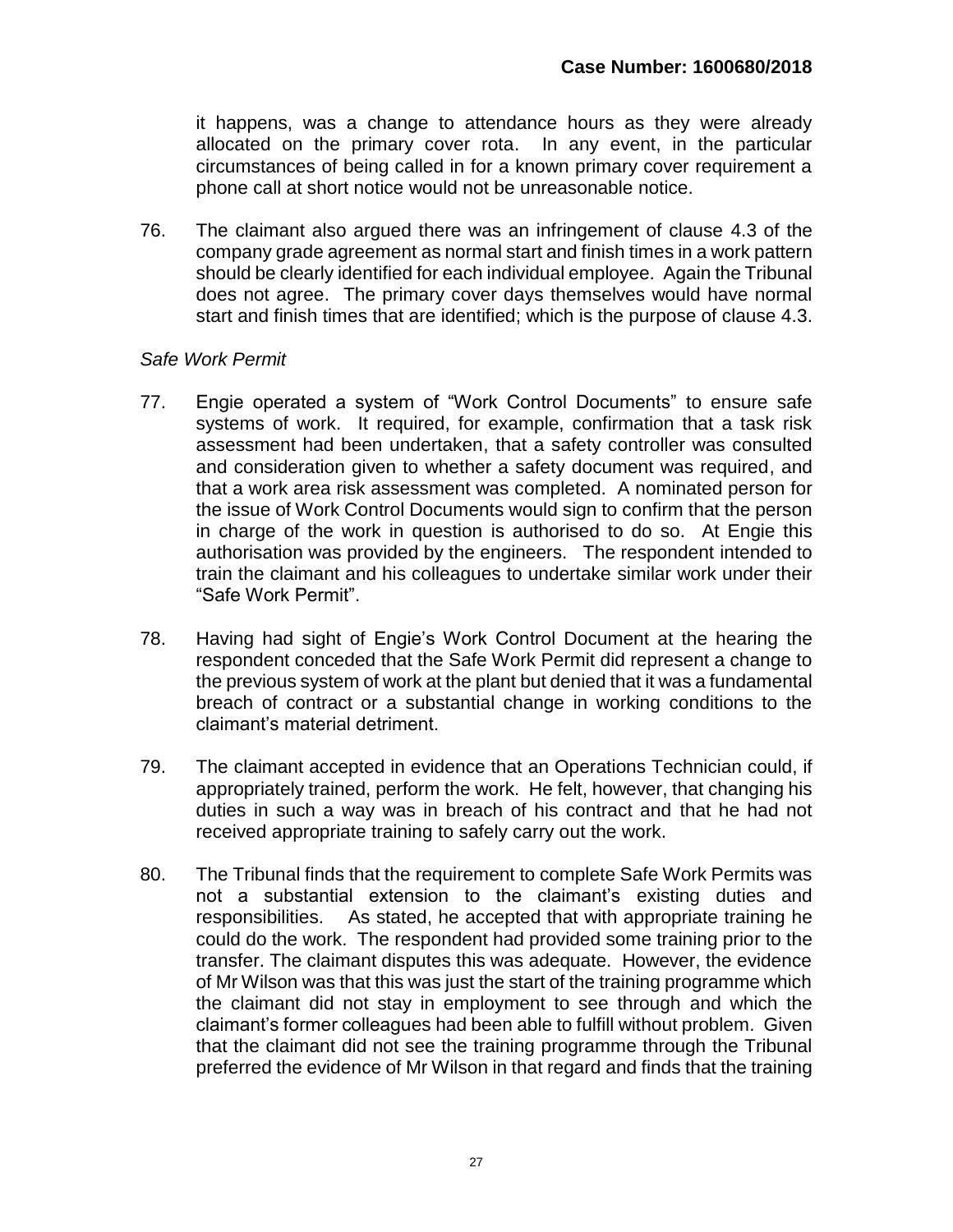was in place to support the alteration in the Safe Work Permit responsibilities.

- 81. The Tribunal does not find in such circumstances that proposing to extend the claimant's responsibilities placed the respondent in fundamental breach of contract. The claimant relies on clause 5.2 of the company grade agreement which says that employees shall be appointed to a company grade on the basis of the duties and responsibilities they are required to undertake and that employees will be expected to undertake duties and responsibilities commensurate with their grade and competency. The clause is about remuneration and the Tribunal does not find that it means that the employer cannot change or extend an employee's duties such that they are fixed in some way. The claimant accepted that with training he would be competent to perform the duties of the Safe Work Permit. The Tribunal has found a training programme was in place. The Tribunal therefore does not consider that the requirement was outside the duties commensurate with the claimant's grade and competency. Further, the Operations Technician Contribution Statement at [189] gives a key accountability of "Application of safe systems of work…"; it does not limit those to one particular safe system.
- 82. For the same reasons the Tribunal does not find that extending the claimant's responsibilities to Safe Work Permits was a substantial change in the claimant's working conditions to his material detriment.

# *Job Title*

- 83. The claimant asserts that the change in job title to "Senior Technician" was a breach of contract. In particular, he relies on clause 5.2 of the company grade agreement.
- 84. The claimant accepted in evidence that other than the Safe Work Permit (addressed above) the change of title was of no consequence to him. The Tribunal accepts that the change in title was to slot the claimant and his colleagues into the respondent's job catalogue structure. It did not materially change the substance of the work that he would undertake. The Tribunal does not find that this was a fundamental breach of contract or that there was a substantial change to the claimant's working conditions to his material detriment.

# *Safety Concerns*

85. The Tribunal also does not find that the respondent breached trust and confidence by ignoring the claimant's health and safety concerns. The respondent was not the claimant's employer when the earlier concerns were raised. In any event, the Tribunal has found that Ms Bohun and RH did not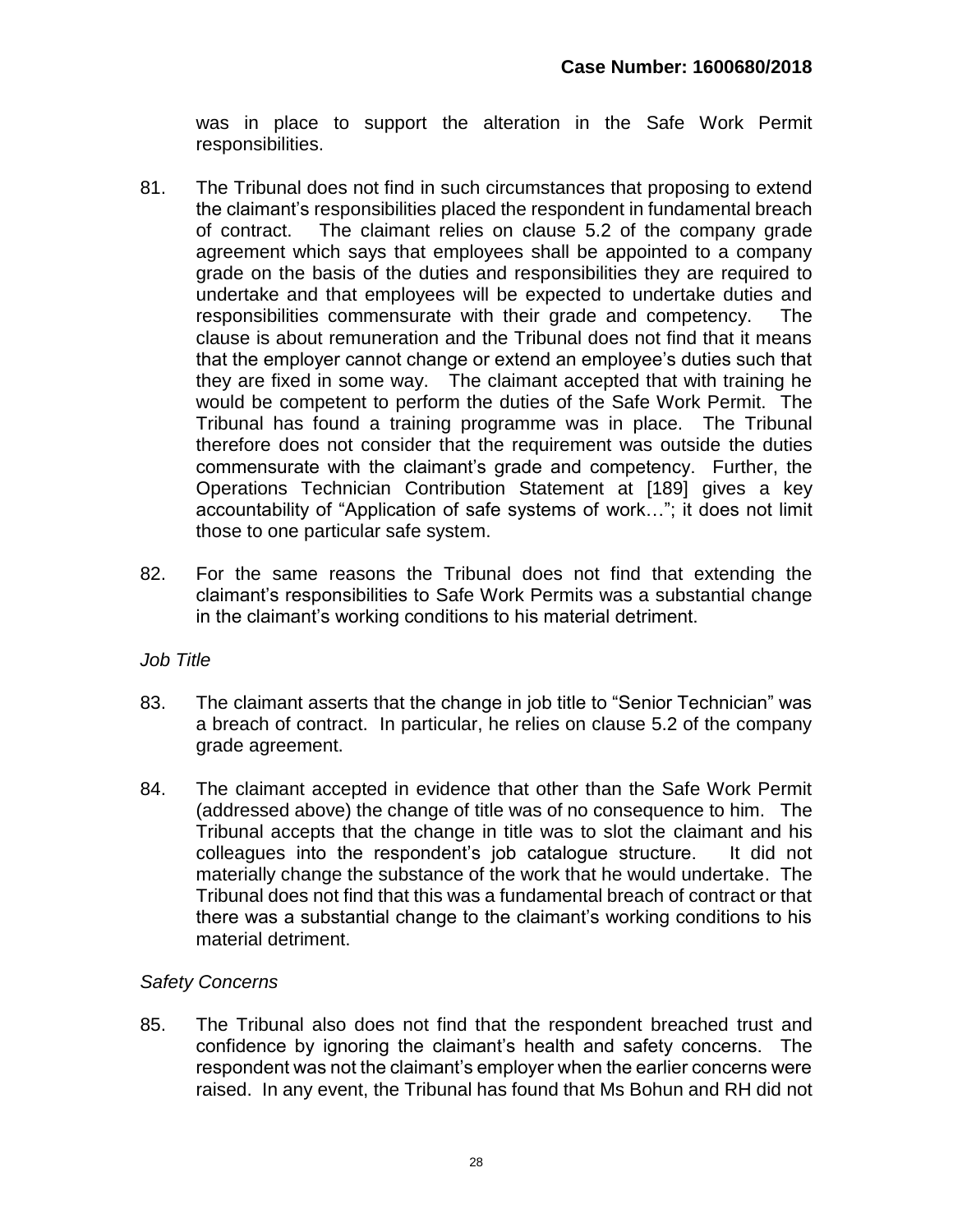ignore the claimant and did act appropriately in referring him to Mr Wilson and that they were not matters for a TUPE consultation meeting. The claimant had the opportunity and facilities to raise his concerns in an appropriate forum. The Tribunal accepts the evidence of Mr Wilson that health and safety was taken seriously and that he had, after the transfer, started a rolling programme of safety training.

### *Other Contractual Changes*

- 86. The claimant states that the respondent was intending or was trying to effect other contractual changes including increasing the notice period the claimant had to give if he wanted to resign, reducing his holiday and sick pay entitlements, changing the overtime arrangements and the rate of overtime pay together with the standby /on call arrangements and a lower shift allowance.
- 87. The Tribunal does not agree. The overtime and standby/ on call arrangements have already been dealt with above which the respondent had the contractual right to change. In relation to the other issues, the Tribunal accepts the evidence of Ms Bohun that there was some misunderstanding or confusion as to the claimant's entitlements in some regards because of the lack of initial accurate information forthcoming from Engie. That was not the respondent's fault. The Tribunal accepts the evidence of Ms Bohun that once the claimant's entitlements issues such as notice period, holiday and sick pay came to light that that would have been honoured by the respondent. The respondent was still in the process of clarifying these kinds of points with the claimant when he resigned. There was no fundamental breach of contract or a substantial change to the claimant's working conditions to his material detriment.

*Threats to the claimant if he did not sign the new contract /pressure to sign the new contract which had less favourable terms* 

- 88. As set out above, as a matter of fact the Tribunal does not find that the respondent threatened the claimant that he would be seen as negative, or threatened him with dismissal if he did not sign the new contract or otherwise placed the claimant under undue pressure to sign up to the new contractual terms or that there was inappropriate or improper pressure in that regard.
- 89. Certainly, the respondent's preference was for the claimant to sign the new contract however the Tribunal considers, and accepts the evidence of Ms Bohun on this point, that the respondent ultimately would have accommodated the claimant transferring under TUPE on his existing terms and conditions.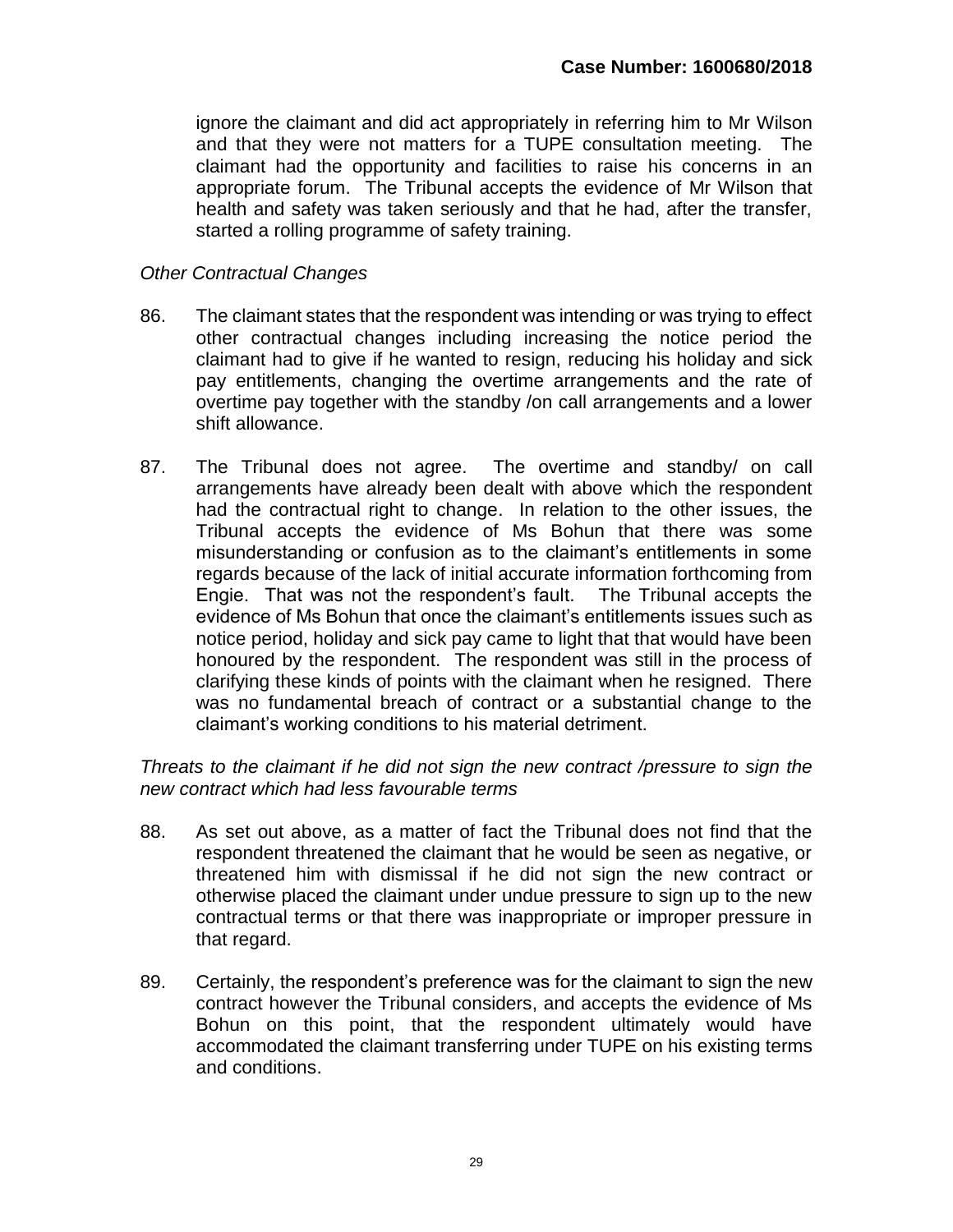90. As set out above in our findings of fact, the respondent was uncertain as to what the claimant's existing terms and conditions were because of the lack of information or incorrect information provided by Engie.

## *Offering overtime equally*

- 91. The claimant explained that a Government website stated that it was unlawful not to offer overtime fairly and equally between employees. There is no Equality Act discrimination claim in this case. Mr Howells confirmed he had checked the website himself and it was potentially misleading as it appeared to oversimplify the impact of discrimination law. There is no fundamental employment law that directly requires an employer to offer overtime fairly and equally between employees. The Tribunal has already found that the respondent was entitled to require the claimant to provide the 150 hours primary cover as these were base hours that the claimant already contractually owed.
- 92. The Tribunal finds that RH's reticence about providing the claimant with overtime was in part based on a misunderstanding at that time as to the hours that the claimant already owed which were not strictly overtime. The Tribunal is satisfied that the true situation would have become apparent if the claimant had not resigned but had engaged in constructive dialogue with the respondent. Overtime on top of that was likely to be rare because of the primary cover arrangements. The claimant did provide some emergency cover when it snowed and he was paid for this. It is clear that the respondent did not want to engage in a system of manual overtime logs and payments as they had no system to undertake this and it fell on Ms Bohun in HR to administer which she or the respondent did not wish her to continue to do. The Tribunal considers that ultimately, overtime would have been offered fairly and equally. The primary cover system would have been in place which covered all Operations Technicians. Thereafter, as stated, overtime opportunities would be rare, but if it was on offer (such as the snow example) the Tribunal does not find that the claimant would ultimately have been excluded. There was no fundamental breach of contract or anticipatory fundamental breach of contract or a substantial change to the claimant's working conditions to his material detriment.

### *Ms Bohun saying she did not have roles and responsibilities for either job*

93. The claimant says that under his company grade agreement he had a contractual entitlement to clearly defined role and responsibilities and that when Ms Bohun said they did not have specific role and responsibilities this was a breach a contract. As set out above, the respondent was not given a great deal of contractual documentation by either Engie or indeed by the claimant about his existing role; that was not the respondent's fault. In relation to the respondent's systems, Ms Bohun was seeking to explain their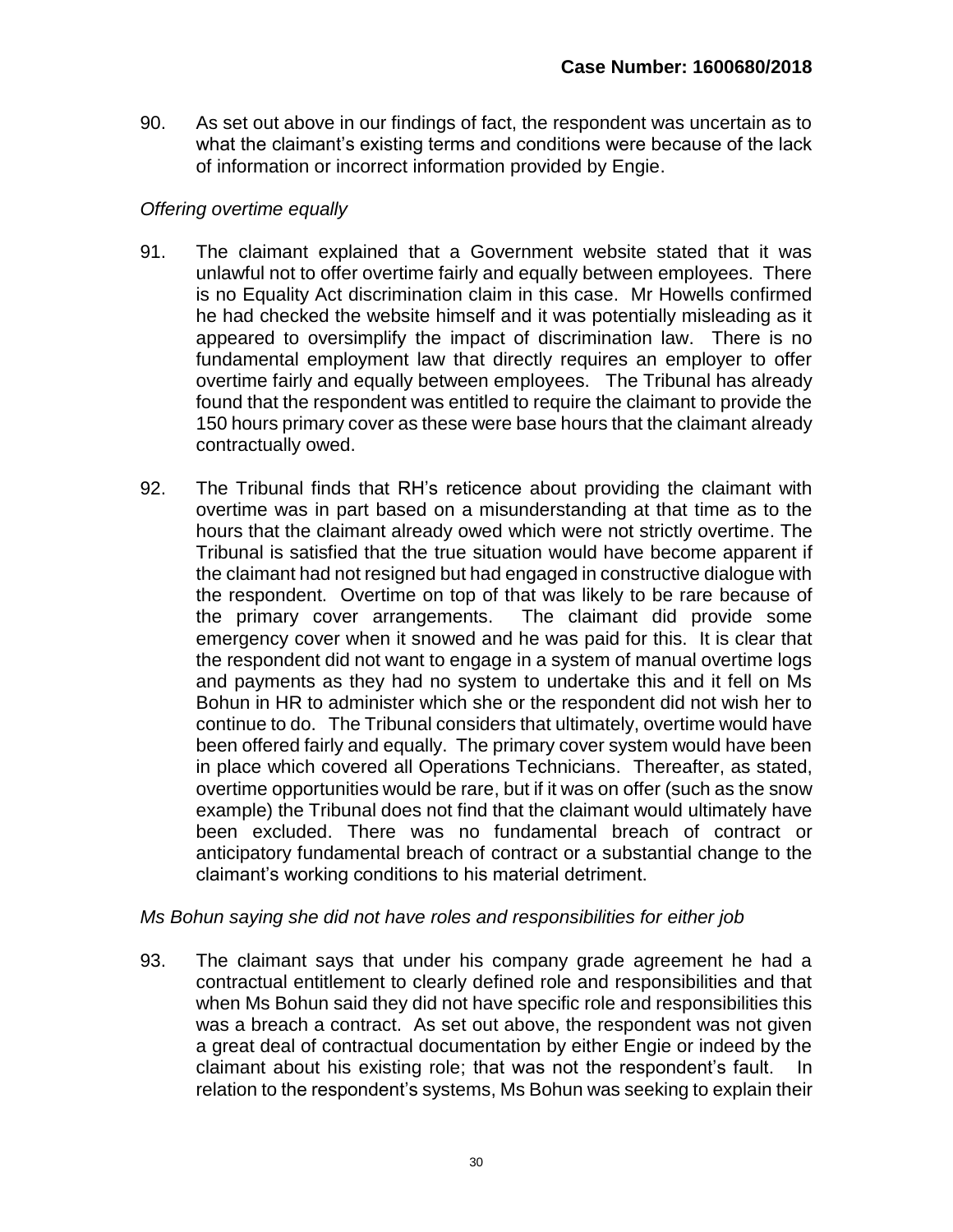job catalogue system. The Tribunal can see no fundamental breach of contract or substantial change to the claimant's working conditions to his material detriment. The position in relation to Safe Work Permits has been dealt with above as has the finding that there was not a substantial change to the claimant's role post transfer. The Tribunal can find no evidence that the claimant had a contractual entitlement to some immutable list of job responsibilities. Clause 5.2 of the company grade agreement is somewhat circular in content, but says that employees will be expected to undertake duties and responsibilities commensurate with their grade and competency.

#### *Pressure on the claimant to sign up to less favourable terms and conditions/ no intention to let him transfer "as is"*

94. As stated, the respondent's preference was for the claimant and his colleagues to sign up to their terms and conditions post transfer. However, the Tribunal does not find that there was undue or inappropriate pressure on the claimant to do so. As already stated, there was some confusion and misunderstanding as to the claimant's existing terms and conditions because of a lack of information available from Engie, or indeed from the claimant. However, the Tribunal is satisfied that had the claimant engaged with the respondent in a constructive manner and had he not resigned these are issues which would have been ironed out and the respondent would have accommodated and honoured the claimant's pre-existing contractual entitlements (other than for example standby/callout etc which they inherited the contractual right to change). The Tribunal is likewise not satisfied there was an intention on the part of the respondent to not let the claimant transfer "as is". Whilst RH appears to have made some comments about not being able to accommodate existing terms and conditions permanently and that he would have to consider "if and how" an "as is" transfer could be accommodated, on balance the Tribunal finds that an "as is" transfer would have been accommodated. RH's concern was principally about the roster, overtime and standby/ call out arrangements which it transpired the respondent had the contractual power to alter in any event. The willingness to accommodate an "as is" transfer is also evidenced by the dialogue that Ms Bohun and RH had, for example, about finding ways to mirror the pre-existing death in service benefits and the way in which the offer was framed to the claimant in the written paperwork. There was no fundamental breach of contract or anticipatory fundamental breach of contract or a substantial change to the claimant's working conditions to his material detriment.

# *Other matters and final conclusions*

95. For completeness the Tribunal considered other matters raised by the claimant such as the removal of milk, removal of showering in work time and the requirement to walk across site at the start and end of work. The